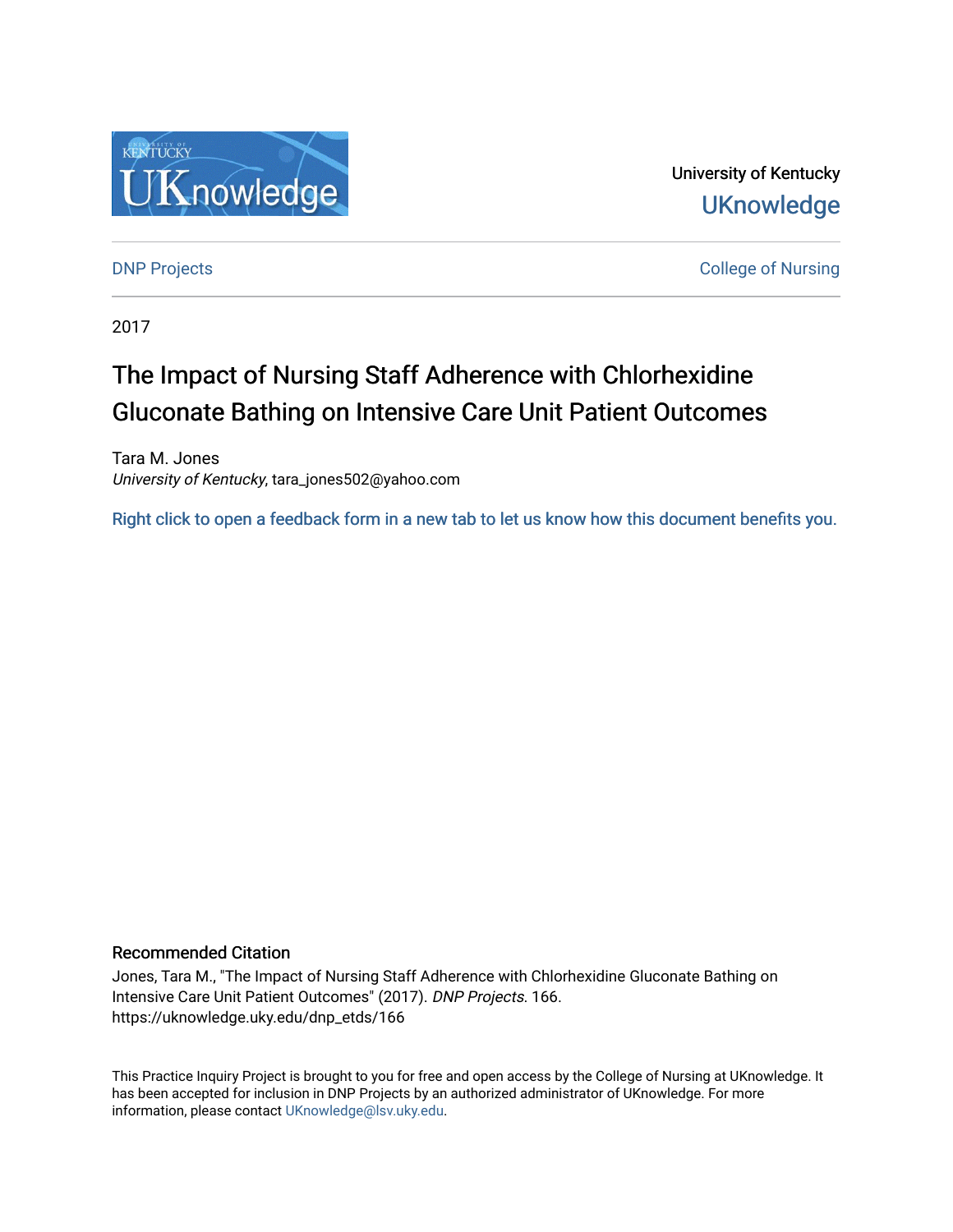The Impact of Nursing Staff Adherence with Chlorhexidine Gluconate Bathing on Intensive Care

Unit Patient Outcomes

Tara M Jones, RN, BSN

University of Kentucky College of Nursing Fall 2017

Dr. Melanie Hardin-Pierce, DNP, RN, APRN, ACNP-BC-- Committee Chair Dr. Sheila Melander, PhD, APRN, ACNP-BC, FCCM, FAANP-Committee Member Dr. Michelle Pendleton, DNP, RN, CPHQ-Committee Member/Clinical Mentor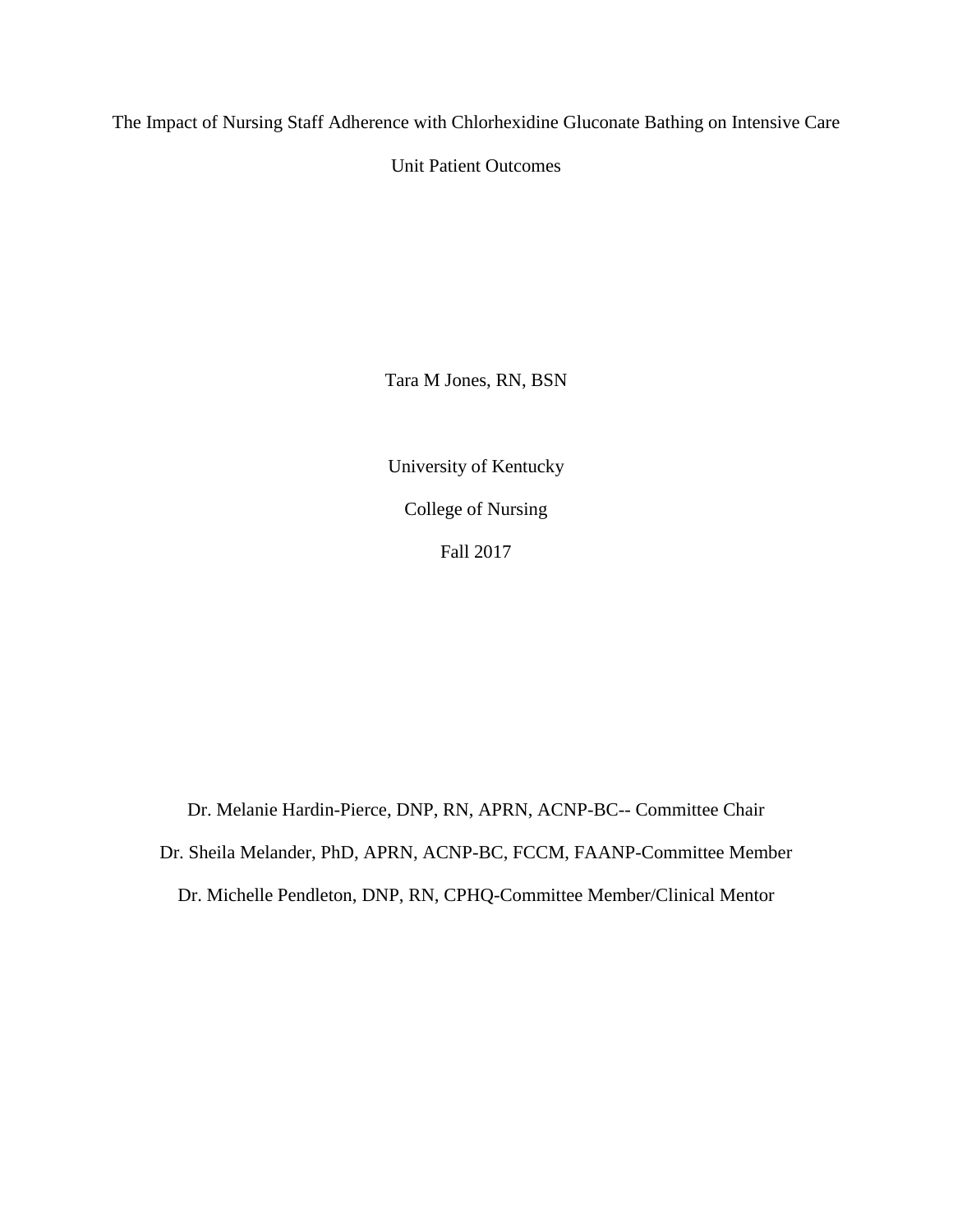## **Dedication**

I dedicate this DNP project to my Great-Aunt Glennda Tingle, who has volunteered her time to act as my editor-in-chief. Without your expertise my grades would not be what they are today. To my family, for continually expressing their pride in my achievements and lending a sympathetic ear when things were not going as I had planned. To my friends, who understood how hectic my life would be and stuck by my side even if I couldn't spend as much time with them. Lastly, to my classmates; without the support of others going through the same experience I may have gone mad.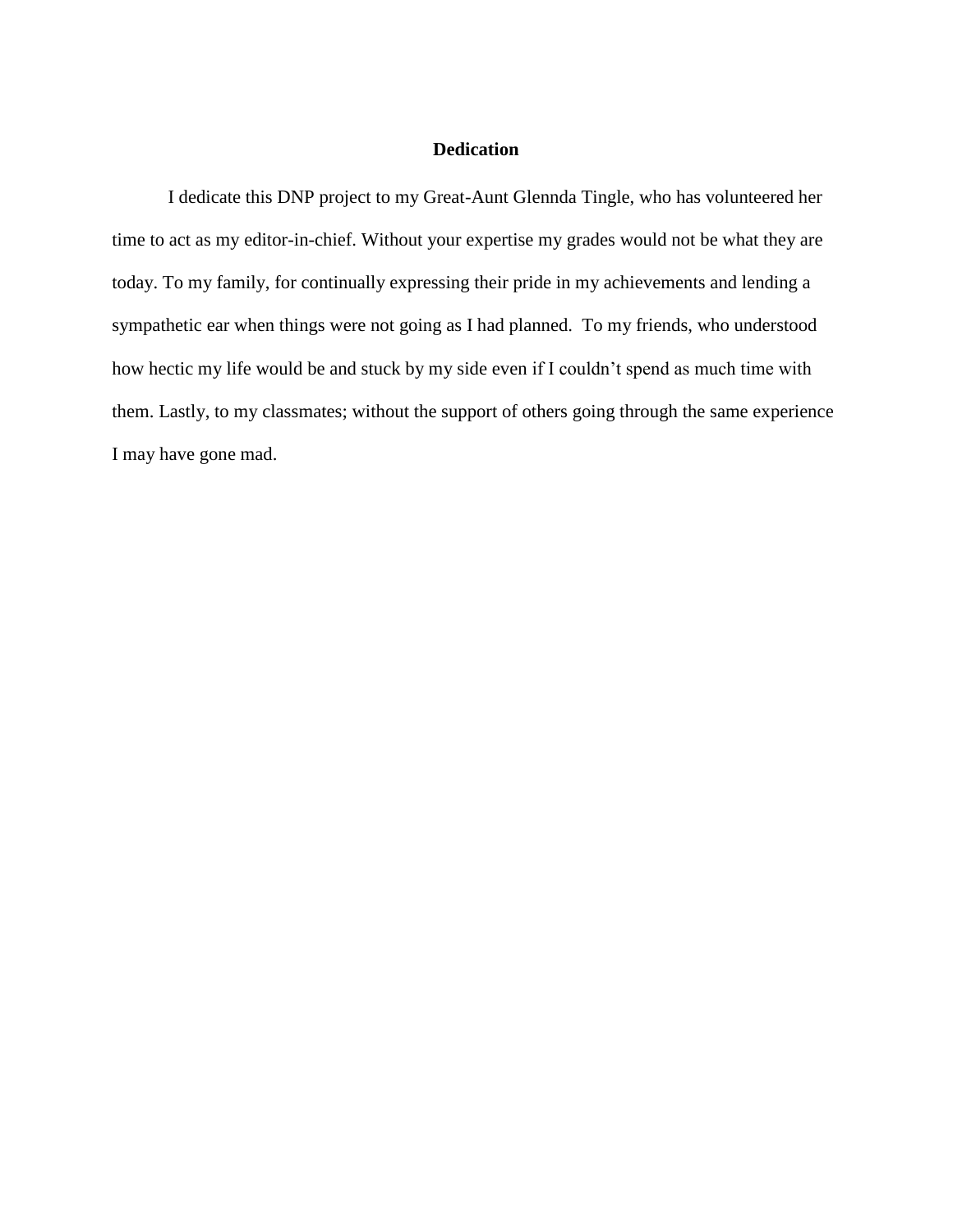#### **Acknowledgements**

I would like to express my gratitude to my DNP Committee members: Dr. Melanie Hardin-Pierce, Dr. Sheila Melander, and Dr. Michelle Pendleton. Without your guidance and expertise, the completion of this project would have been nearly impossible. Research is an area of nursing in which I have never had any interest and in fact, used to intimidate me. While this one project does not make me an expert by any means, I feel more confident in my abilities to identify clinical problems and to investigate them. A special thank you to Dr. Michelle Pendleton for acting as a translator between myself and the clinical information analysts (CIA). You helped to bridge the gap between nursing language and code.

In addition, I would like to thank Dr. Amanda Wiggins for her assistance with my data analysis. She ensured proper statistical tests were performed and that my interpretation of results was accurate. Also, to Andy Nguyen the CIA who assisted me with data extraction for this project. His patience and desire to provide me with the information I needed was much appreciated. Finally, to Norton Healthcare for providing this amazing opportunity to advance my career.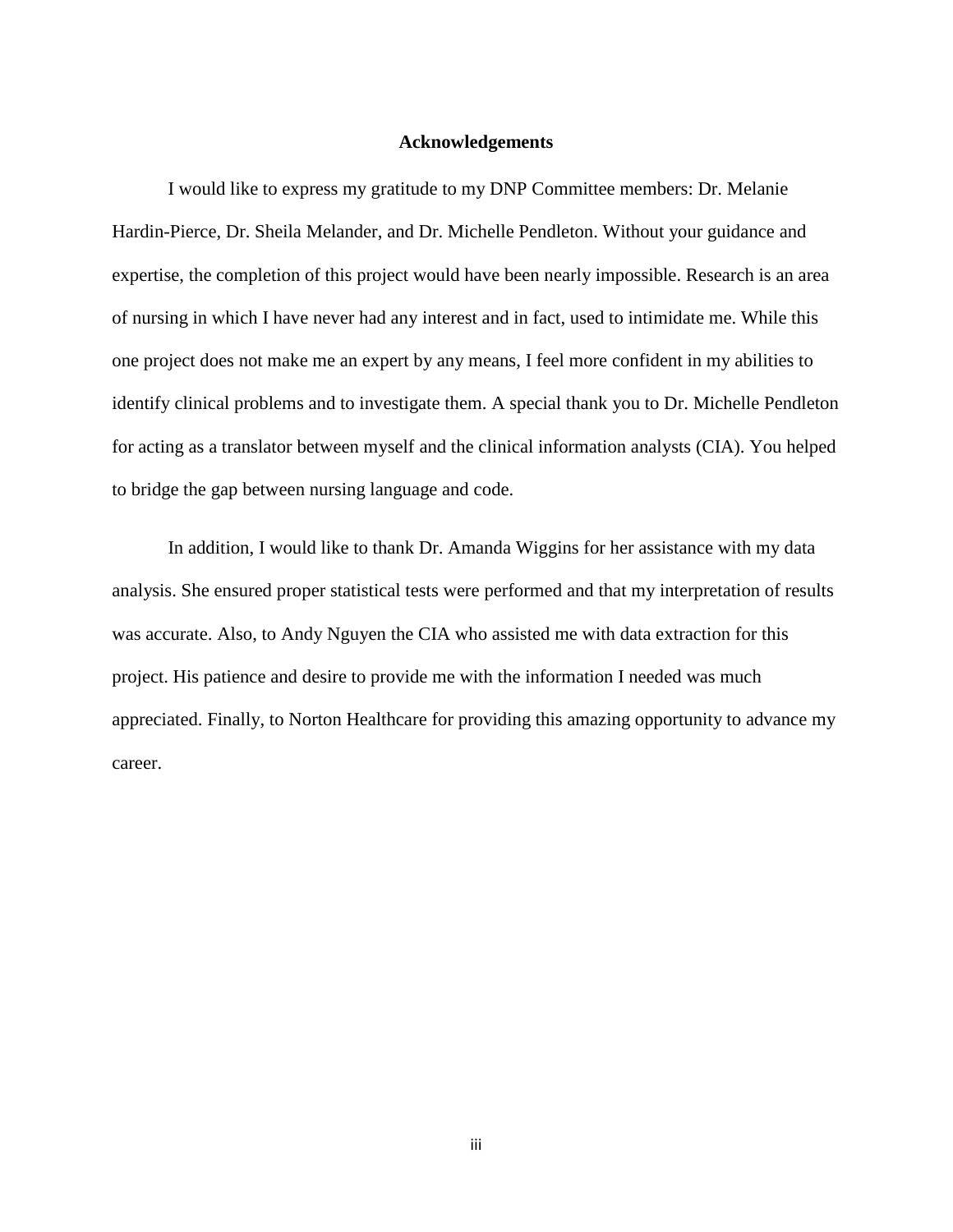|  | <b>Table of Contents</b> |
|--|--------------------------|
|  |                          |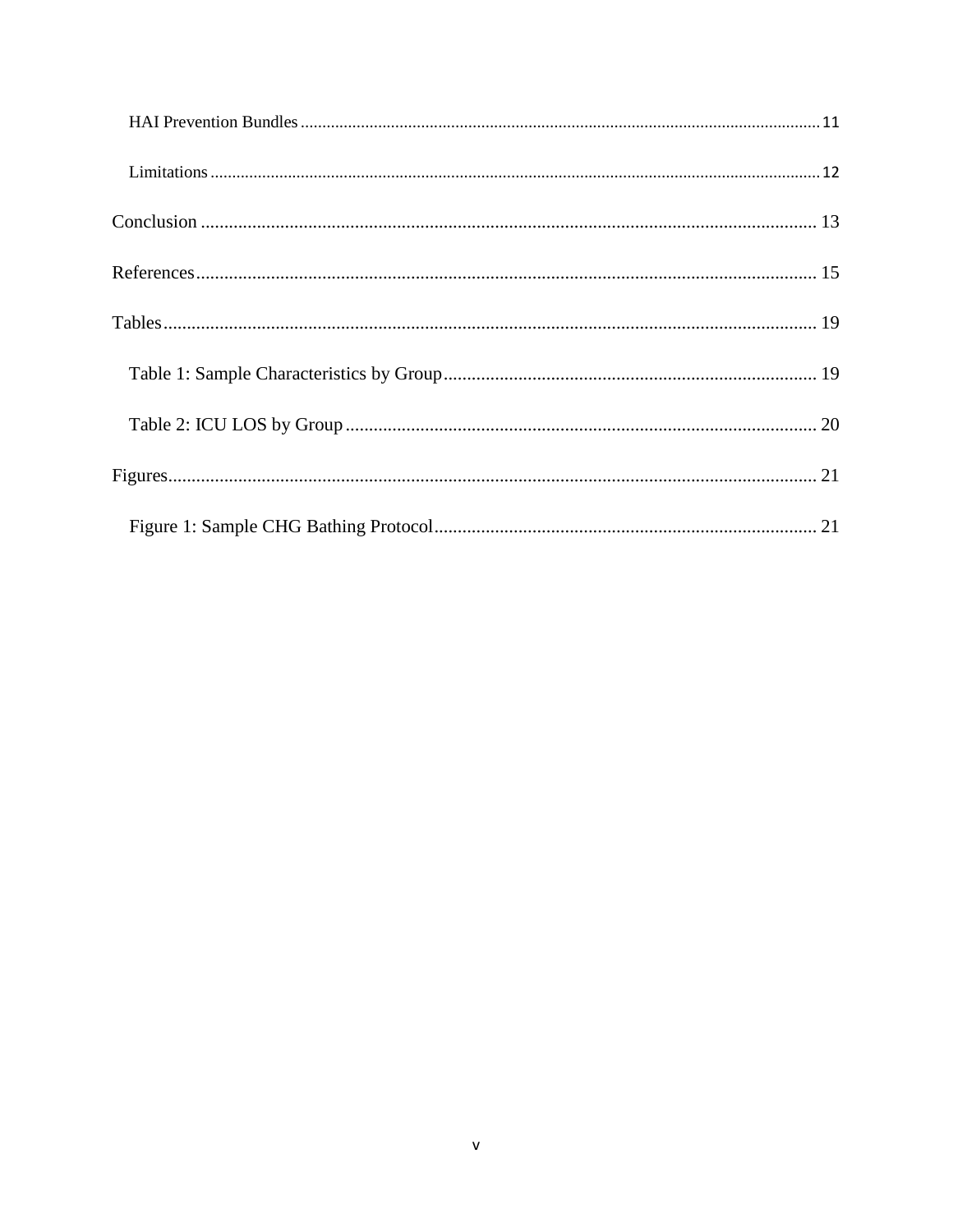#### **Abstract**

**Purpose:** The purpose of this study is to evaluate nursing staff adherence to a chlorhexidine gluconate (CHG) bathing protocol in the intensive care unit at Norton Brownsboro Hospital. **Methods:** This study utilized a single-site, quasi-experimental, retrospective electronic medical record review format. The sample consisted of 200 patient records post CHG bathing protocol initiation from the Norton Brownsboro Hospital Intensive Care Unit during the period of March, 2015 to May, 2017.

**Results:** The sample was divided into adherent and non-adherent groups. No significant differences in age, sex, race, ICU length of stay (LOS), BMI, or mortality scores, presence of indwelling medical device, or surgical procedure performed existed between the adherent and non-adherent groups. Adherence was low with only 61 or 30.5% of patients receiving CHG bathing as prescribed. No statistically significant relationship was identified between CHG bathing adherence and patient variables.Only three HAIs were captured in the sample; all were catheter-associated urinary tract infections (CAUTIs) in the adherent group.

**Conclusion:** Low adherence and lack of statistical significance may indicate a charting discrepancy by ICU nursing staff. It is also reasonable to consider that this study is an actual reflection of the adherence rate. Education, chart audits, and change moles such as Plan-Do-Study-Act (PDSA) should be considered to optimize nursing staff adherence with CHG bathing.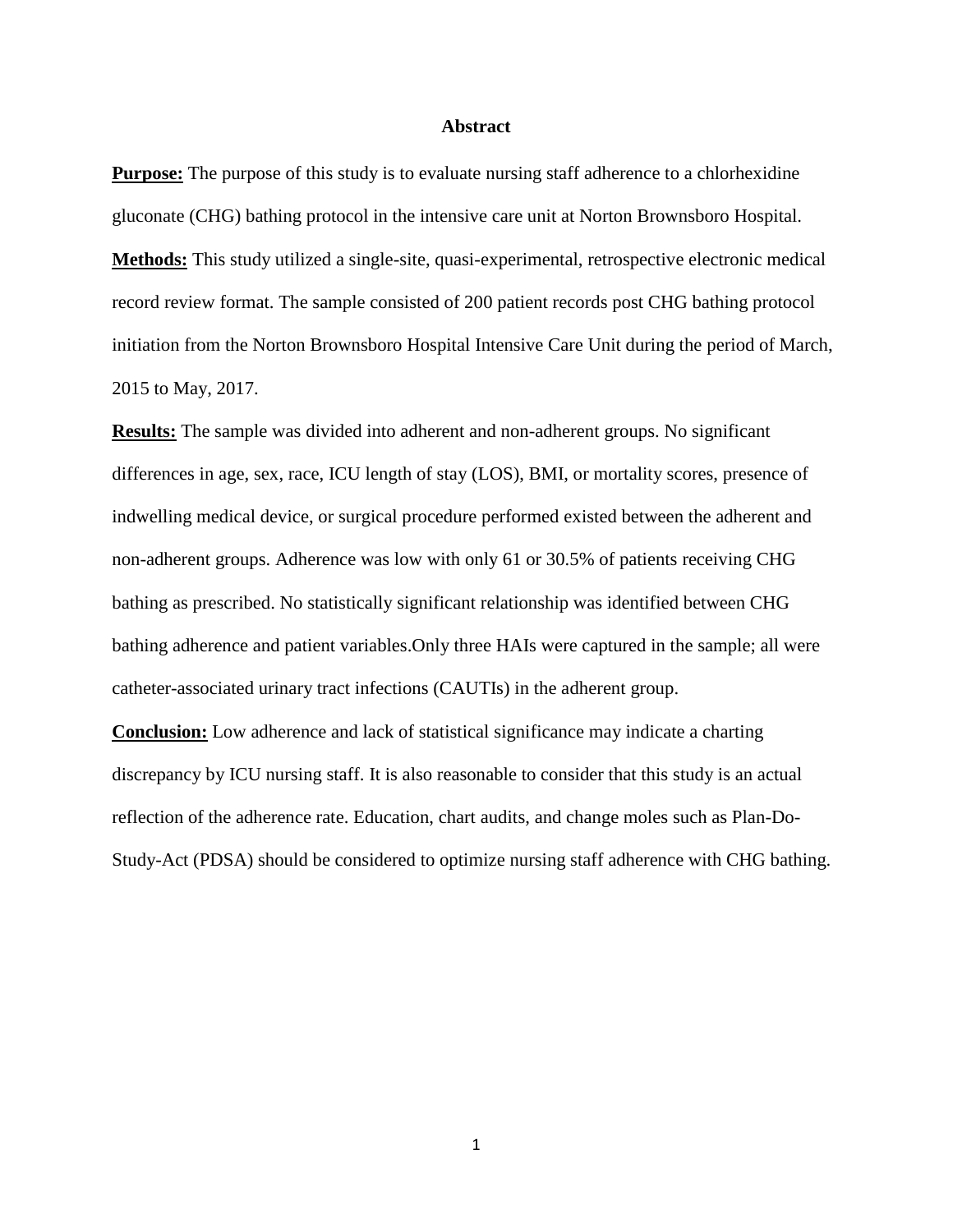The Impact of Nursing Staff Adherence with Chlorhexidine Gluconate Bathing on Intensive Care Unit Patient Outcomes

#### **Introduction**

Healthcare-acquired infections (HAIs) are infections patients acquire while receiving medical care in a healthcare facility which pose a significant risk to patient safety and are often preventable (Centers for Disease Control [CDC], 2016). Of particular interest for the intensive care unit (ICU) population are central line-associated bloodstream infection (CLABSI), catheterassociated urinary tract infection (CAUTI), and surgical site infections (SSI). The ICU population has the highest usage of indwelling devices that contribute to the development of HAIs. Nearly half of all central venous catheter (CVC) usage occurs in the ICU, and upwards of 25% of hospitalized patients experience urinary catheterization, most in the peri-operative and ICU settings (Agency for Healthcare Research and Quality [AHRQ], 2014; Tenke, Koves, & Johansen, 2014). While surgical site infections (SSIs) may not occur in the ICU, the infected patients are 60% more likely to require postoperative ICU care than non-infected patients ("Drexel University Department of Surgery," 2016).

The results of the Healthcare-Acquired Infection Prevalence Survey estimated the 2011 incidence of CLABSI, CAUTI and SSI at 15,600; 35,600; and 66,100 cases (Magill et al., 2014). HAIs increase patients' length of stay, healthcare costs, and mortality. Mortality rates of CLABSI may be as high as 18% with approximately 28,000 deaths annually (Agency for Healthcare Research and Quality [AHRQ], 2014). CAUTI and SSI carry mortality rates between 2-5% with approximately 13,000 deaths occurring as a result of CAUTI, and 75% of deaths in patients with SSIs are caused by the infection ("Drexel University Department of Surgery," 2016; "Urinary tract infection CAUTI and non-CAUTI," 2015). In addition to the lives lost,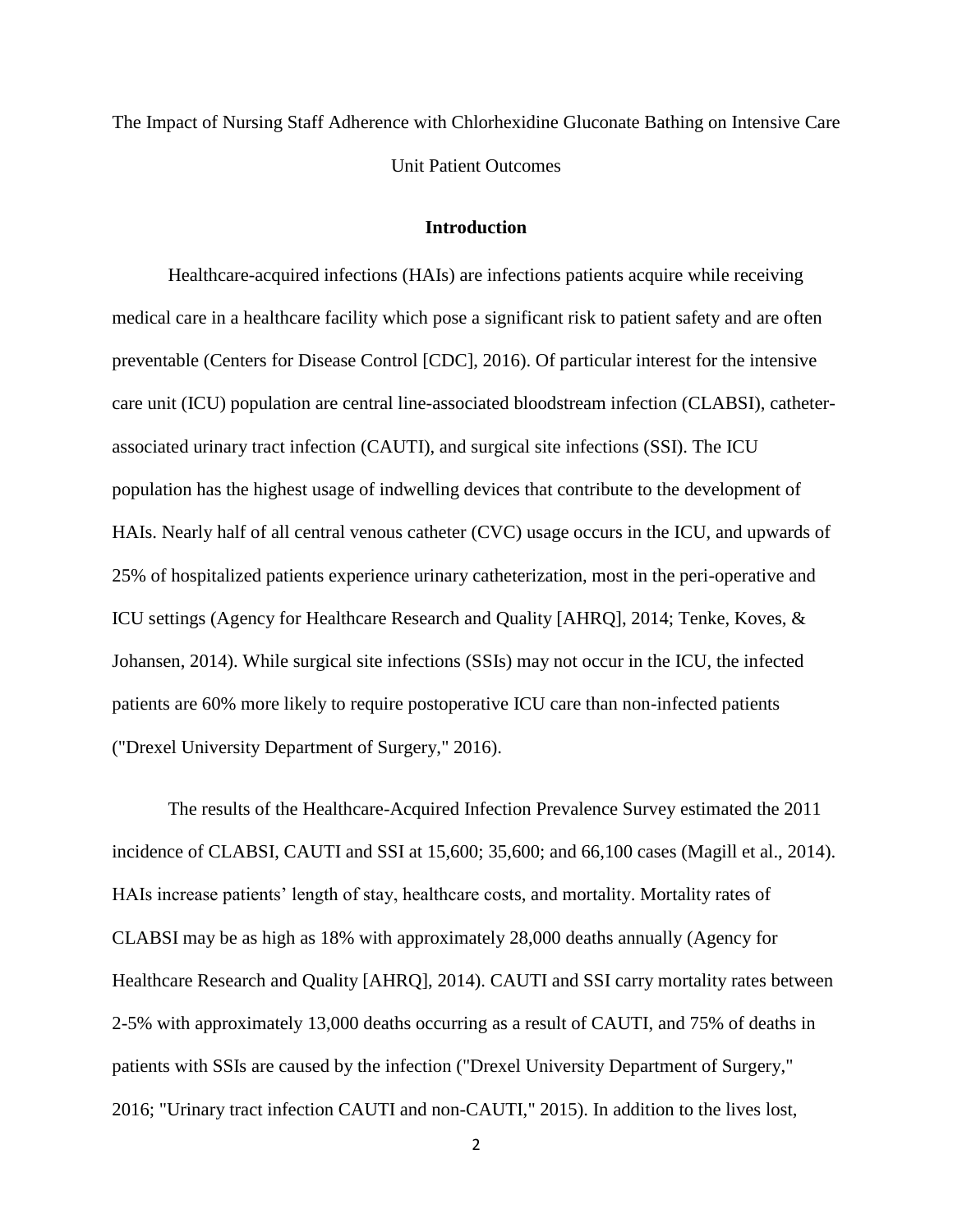HAIs pose a tremendous financial burden to the United States (US) healthcare system. In 2008, the Centers for Medicare and Medicaid Services (CMS) made the decision to stop reimbursing hospitals for the additional costs to care for patients with HAIs while hospitalized (Kennedy, Greene, & Saint, 2013). Therefore, the costs associated with HAIs falls to the responsibility of the healthcare organization. A single incidence of CLABSI costs approximately \$45,000 with annual costs to the United States (US) healthcare system of greater than \$1 billion, while CAUTIs and SSIs cost the US healthcare system \$340-\$370 million annually (Anderson & Sexton, 2015; Roser, Piercy, & Altpeter, 2014; Waknine, 2013). Should the causative organism of an SSI be antibiotic resistant, costs can soar to as much as \$60,000 per case (Anderson & Sexton, 2015; Roser, Piercy, & Altpeter, 2014).

#### **Background**

#### **Supporting Evidence**

CHG is a broad spectrum topical antiseptic with activity against gram positive and gram negative bacteria, anaerobes, aerobes, and yeast; it is bacteriostatic or bactericidal depending on the dosage ("Drugs.com", 2017). Ample evidence exists backing the use of daily whole body bathing with chlorhexidine gluconate (CHG) as a means to decrease the rates of CLABSI, healthcare-acquired infections (HAI), and colonization with multi-drug resistant organisms (MDRO). A systemic review by Karki and Cheng (2012) analyzing 16 studies and four conference abstracts, and a meta-analysis by Afonso, Blot, and Blot (2016) analyzing four studies, determined statistically significant reductions in healthcare-acquired infections (HAI), including CLABSI, and colonization with multi-drug resistant organisms (MDRO) when ICU patients were bathed with CHG bath wipes. Similar results were found in a multi-center randomized trial of ICU patients by Climo et al. (2013); both hospital-acquired bloodstream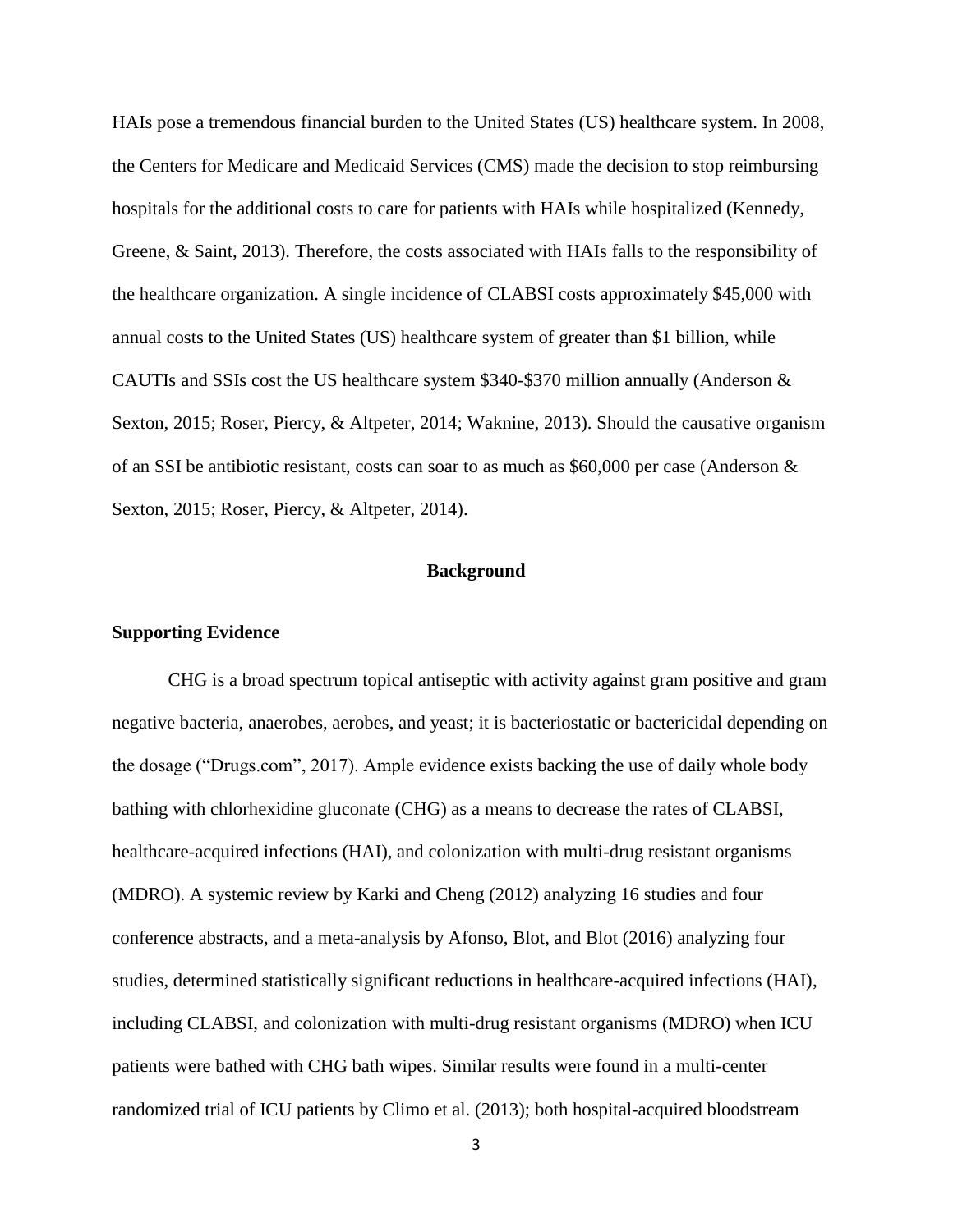infections (BSI) and incidence of MDRO were significantly reduced with chlorhexidine bathing when compared to non-antimicrobial bathing wipes. A meta-analysis by O'Horo, Silva, Munoz-Price and Safdar (2012) analyzing 12 studies, and a meta-analysis by Shah, Schwartz, Luna, and Cullen (2016) examining six studies, as well as a randomized controlled trial by Bleasdale et al. (2007) focused solely on BSI and found a statistically significant reduction in BSI rate with CHG bathing. In addition to the aforementioned studies, CHG bathing is also supported by the Society of Healthcare Epidemiology of America (SHEA), the Infectious Disease Society of America (IFDA), the American Association of Critical-Care Nurses (AACN) and the CDC. Each of the aforementioned organizations recommends once daily bathing of ICU patients with CHG (ICT, 2013; Marschall et al., 2014; O'Grady et al., 2011; & SHEA, IDSA, AHA, APIC, & The Joint Commission, 2014). CHG bathing is given a Level I recommendation per the Grades of Recommendation, Assessment, Development and Evaluation (GRADE) and the Canadian Task Force on Preventative Health Care for the prevention of BSI and MRSA infections (SHEA, IDSA, AHA, APIC, & The Joint Commission, 2014); while the 2011 guidelines for CLABSI prevention from the CDC gives a Level II recommendation to daily CHG bathing (O'Grady et al., 2011).

#### **NBH Bathing Protocol**

Previous baths consisted of nursing staff filling a basin with warm water and soap and wiping patients down with wash cloths. A wash cloth was used per body part: one for the face, one each arm, one for the chest, one each leg, one for the back, and one for the peri-area. In February, 2015, the ICU at Norton Brownsboro Hospital (NBH) instituted a change in practice moving from soap and water basin baths, or non-medicated bath wipes, to soap and water basin baths followed by the use of pre-packaged CHG impregnated bathing wipes. The rationale was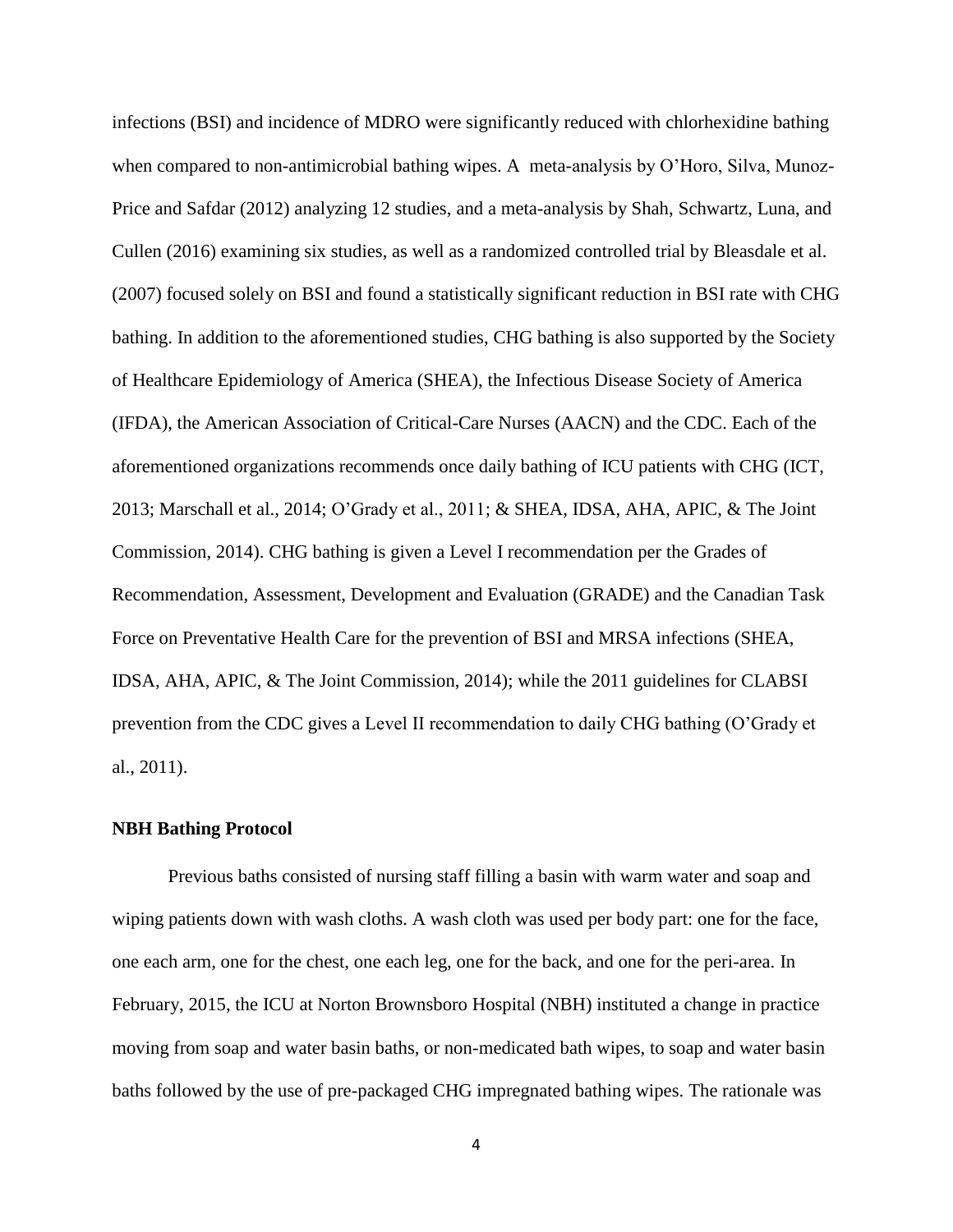that the soap and water basin bath would clean visibly soiled skin and following with CHG impregnated wipes would decontaminate the skin. Based on the current recommendations from the AACN, CDC, IDSA, and SHEA it was decided that the frequency of bathing in the protocol would be one bath daily or one bath per 24 hours of ICU stay (ICT, 2013; Marschall et al., 2014; O'Grady et al., 2011; & SHEA, IDSA, AHA, APIC, & The Joint Commission, 2014) An example of a CHG bathing protocol outlining the proper use of the Sage CHG wipes is represented in Figure 1.

#### **Purpose**

The purpose of this project is to determine the nursing staff adherence rate to the CHG bathing protocol and to establish if any correlation exists between nursing staff adherence and patient characteristics, including body mass index (BMI), and severity of illness score used by Norton Healthcare including Case Mix Index (CMI), risk of mortality (ROM), and severity of illness (SOI). In addition, nursing staff adherence to CHG bathing will be examined to determine any impact on ICU patient outcomes, namely HAIs (CLABSI, CAUTI, and SSI).

#### **Methods**

This study utilized a descriptive, quasi-experimental, single-site retrospective electronic medical records (EMR) review design in order to determine nursing staff adherence to the CHG bathing protocol, patient characteristics that may affect CHG bathing adherence, and the impact CHG compliance has on patient events, namely the HAIs (CLABSI, CAUTI, and SSI). Prior to the initiation of the CHG bathing protocol, plastic bath basins (that were used multiple times) with soap and water or non-medicated bathing wipes were used to bathe ICU patients at NBH. In February, 2015 the ICU at NBH transitioned from using bath basins multiple times with soap and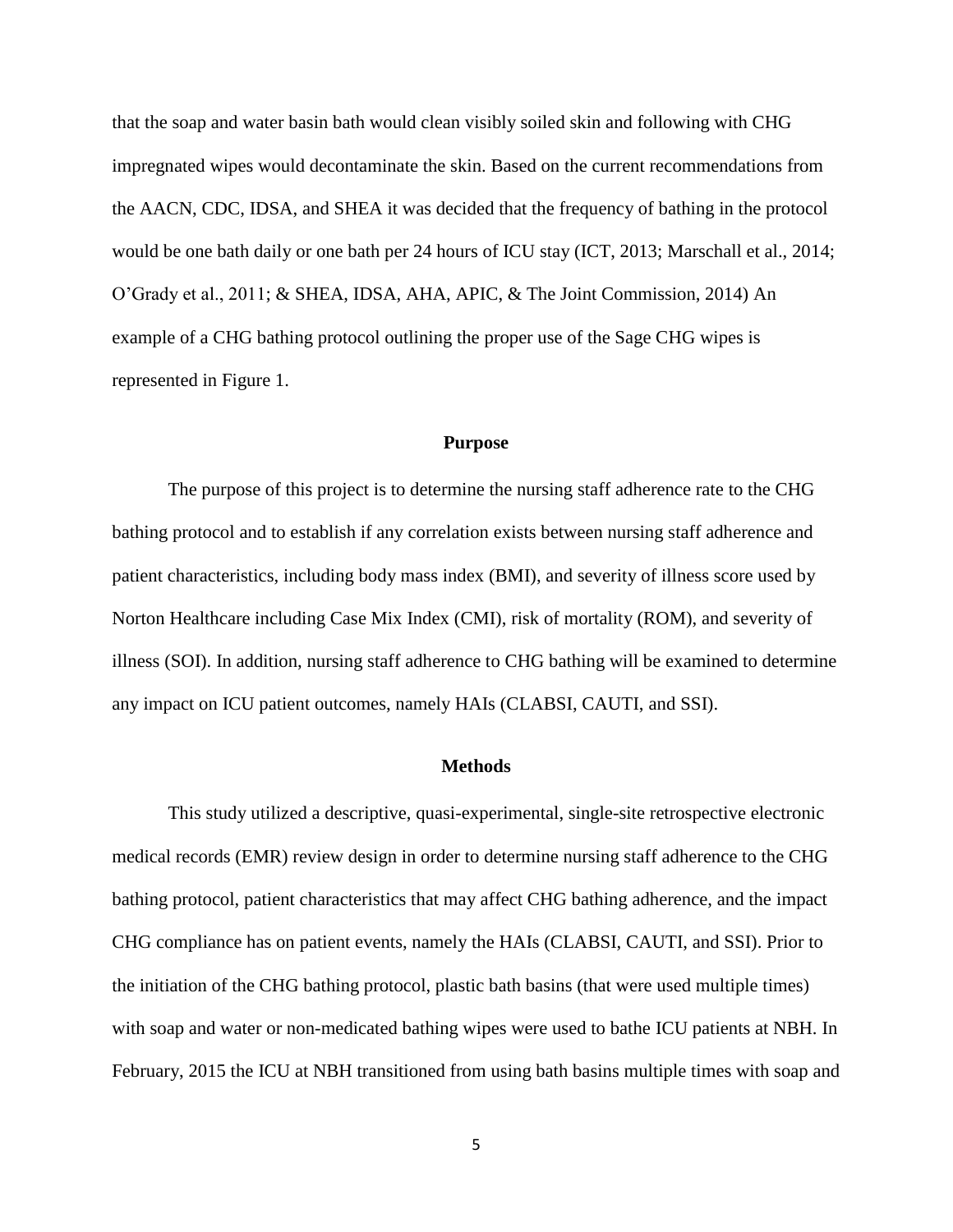water and non-mediated bath wipes to disposable basin baths followed by pre-packaged, CHG impregnated wipes. This decision was made in order to align nursing practice at NBH with the current evidence supporting the use of CHG bathing wipes.

#### **Setting**

NBH is a 175-bed community hospital located in Eastern Jefferson County and is part of the Norton Healthcare system in Kentucky. Despite its size, NBH boasts the honor of being the smallest hospital to obtain Comprehensive Stroke Center Status. The ICU at NBH consists of a total of 30 beds between two units, 3 East and 5 West. Both units perform as one collective ICU and have the same nursing and management staff. The NBH ICU specialties include but are not limited to cardiac, neurology, neurosurgery, pulmonary, medical, and surgical critical care services. This particular setting was selected as the initiation of CHG bathing protocol was recent, and a reliable time frame since initiation is known.

#### **Sample**

The sample consisted of medical records from 400 NBH ICU patients from which a random sample of 200 was generated, post initiation of CHG bathing from March, 2015 to May, 2017. Inclusion criteria for this study were: patients aged 18 years and older, no documented CHG allergy, greater than 24-hour ICU length of stay (LOS), presence of indwelling medical device (CVC, PICC, and F/C), and/or surgical procedure performed. All records from the March, 2015 to May, 2017, time frame meeting the inclusion criteria were selected.

#### **Data Collection**

Prior to data collection, approval from both the University of Kentucky Institutional Review Board (IRB) and the Norton Healthcare Office of Research and Administration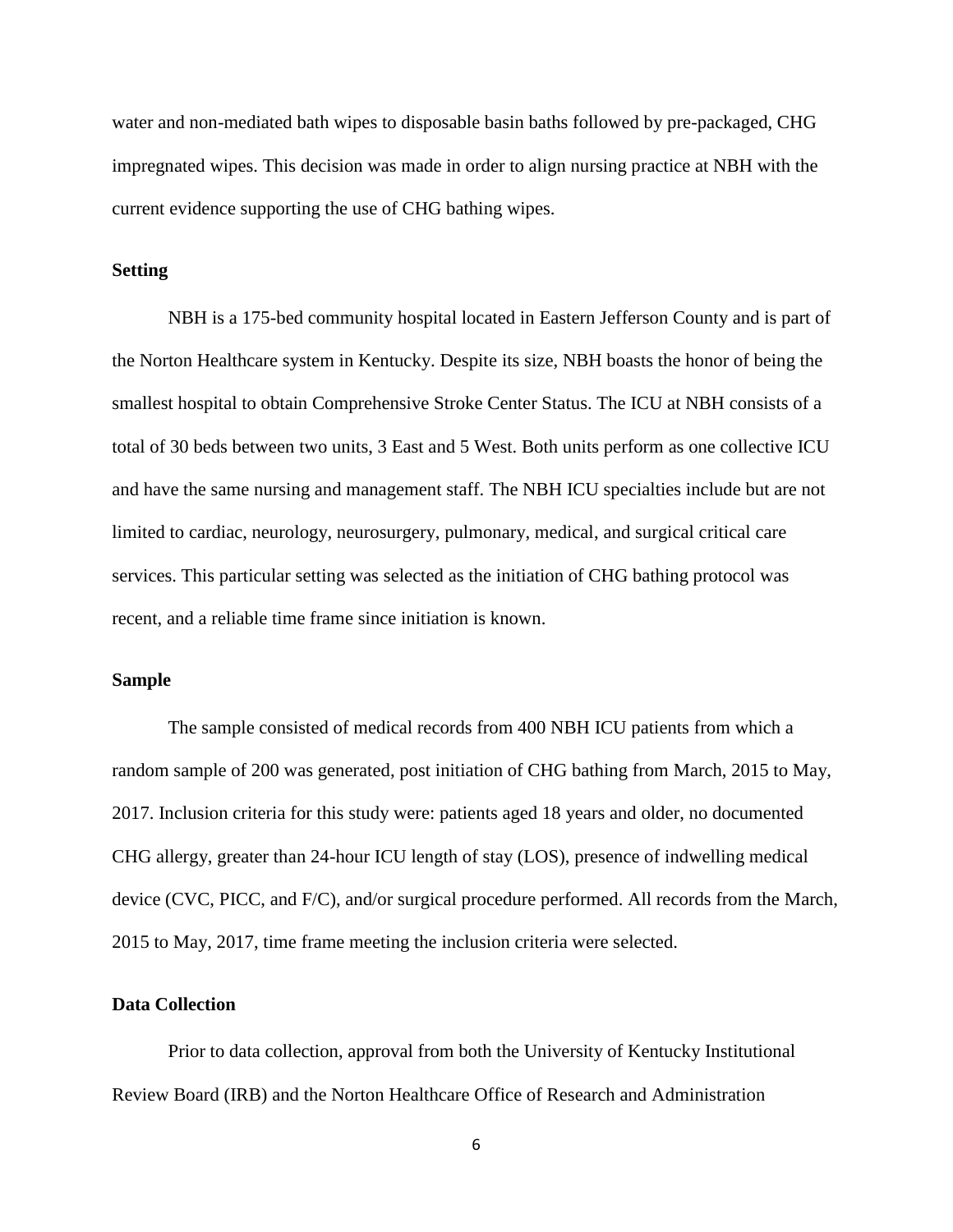(NHORA) was obtained. A quasi-experimental, single site, retrospective EMR review design was utilized for this study. The Norton Healthcare Clinical Information Analysis Department (CIA) was contacted for data retrieval. Inclusion criteria were: patient records from March, 2015 to May, 2017, over 18 years of age, greater than 24-hour ICU LOS, and presence of an indwelling medical device (CVC, PICC, or F/C) and/or surgical procedure performed was provided to the CIA department. Variables including demographic information (age, sex, and race), admitting diagnosis, ICU LOS, presence of indwelling medical device (CVC, PICC, and F/C), patient characteristics (BMI, CMI, risk of mortality, and severity of illness scores), quantity of CHG baths received in the ICU, and patient events (CLABSI, CAUTI, and SSI) were requested for CIA to pull. Patient medical record numbers (MRN) were also requested in order to gain access to the patient's EMR. A total of 400 charts was provided from which a random sample of 200 was pulled using the simple random sample function in Microsoft Excel 2013. Per recommendations from the CIA, the medical records of the 200 randomly selected patients were accessed in order to verify the presence of F/C and CVC/PICCs. CVCs/PICCs and F/C are considered LDAs (line/drain/airways) in the Epic EMR. There was concern that an LDA may be pulled in favor of another, and manual verification of the presence of F/Cs and CVC/PICCs was necessary to ensure accuracy of the data.

#### **Data Analysis**

In order to describe patients' demographic characteristics, descriptive statistics including frequency distributions, means, and standard deviations (SD) were utilized. Categorical variables were assessed via Chi-square tests for individual samples or Fisher's exact test if any cell value was less than five. Continuous variables were analyzed using the Independent Samples *t*-test and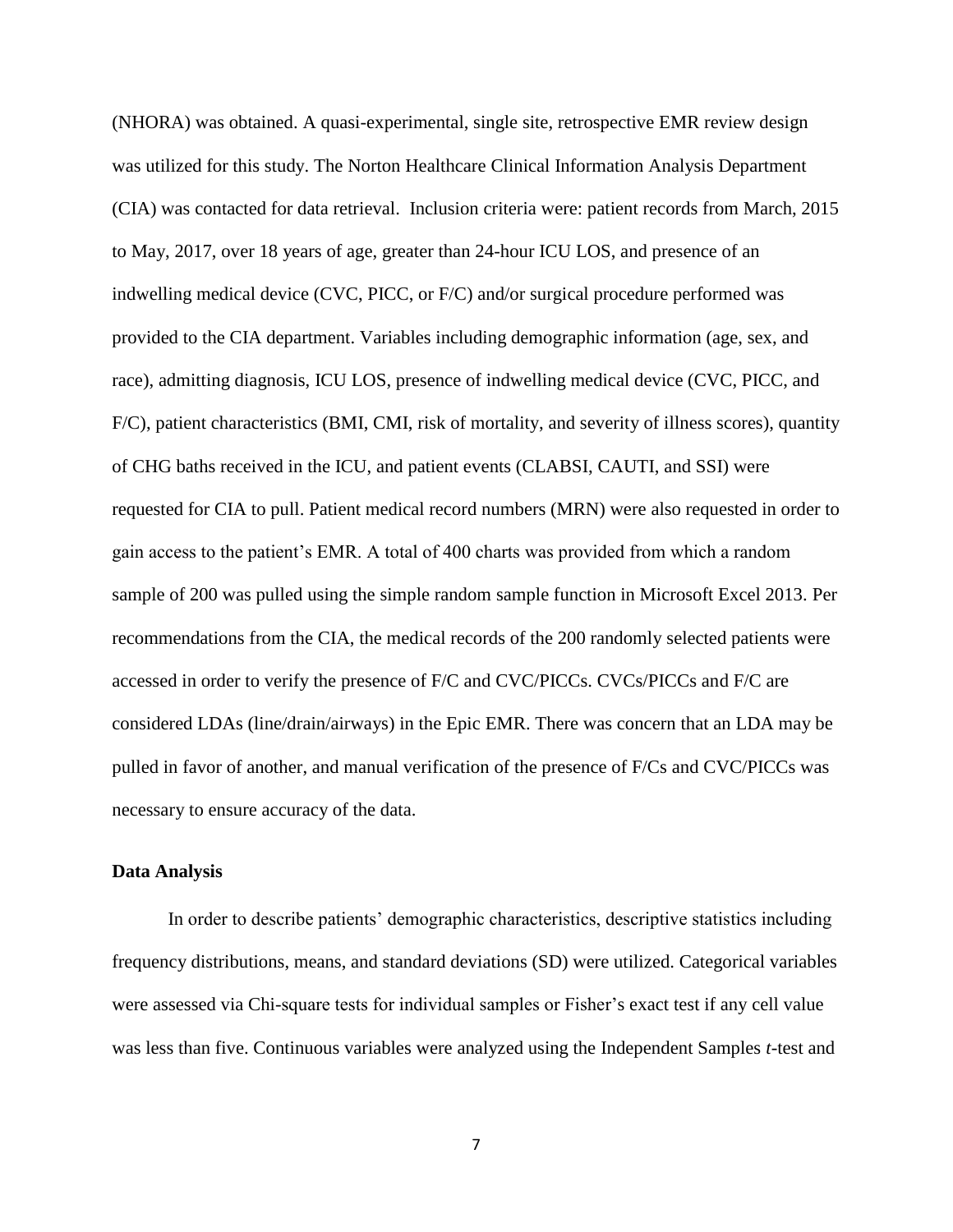Mann-Whitney U test. All data analysis was conducted using SPSS version 24; an alpha level of .05 was used to establish statistical significance throughout.

#### **Results**

#### **Sample Characteristics**

A total of 200 patient records post-initiation of the CHG bathing protocol were reviewed. The sample was divided into CHG bathing adherent and non-adherent groups. Adherence, for this study, is defined as a patient receiving one CHG bath per 24 hours in the ICU. The mean age did not differ significantly between the two groups at 62 years for the non-adherent and 59 years for the adherent group. Males and females were equally represented in both groups at approximately 60% and 40% respectively. Caucasian patients made up a majority of both groups at 89.2% in the non-adherent and 83.6 in the adherent group. Overall, the two groups are demographically similar. Subject demographic information is summarized in Table A.

#### **CHG Bathing Protocol Adherence and Patient Characteristics**

Overall, compliance was lower than expected with only 61 patients or 30.5% of the sample receiving a CHG bath per 24 hours of ICU stay. Patient demographic characteristics were analyzed via Chi-square, Fisher's exact, and two-sided *t* test to establish if any relationship exists with adherence. No statistically significant relationship was identified between nursing staff adherence and age ( $p=.07$ ), sex ( $p=.08$ ), or race ( $p=.23$ ). Patient characteristics (BMI, mortality scores, ICU LOS, presence of indwelling medical device/surgical procedure performed) were also analyzed alongside nursing staff adherence with Chi-square, Fisher's exact, two-sided *t* test, and Mann-Whitney U test as appropriate to establish any potential relationships. Again, no statistically significant relationships were observed when compared to nursing staff adherence.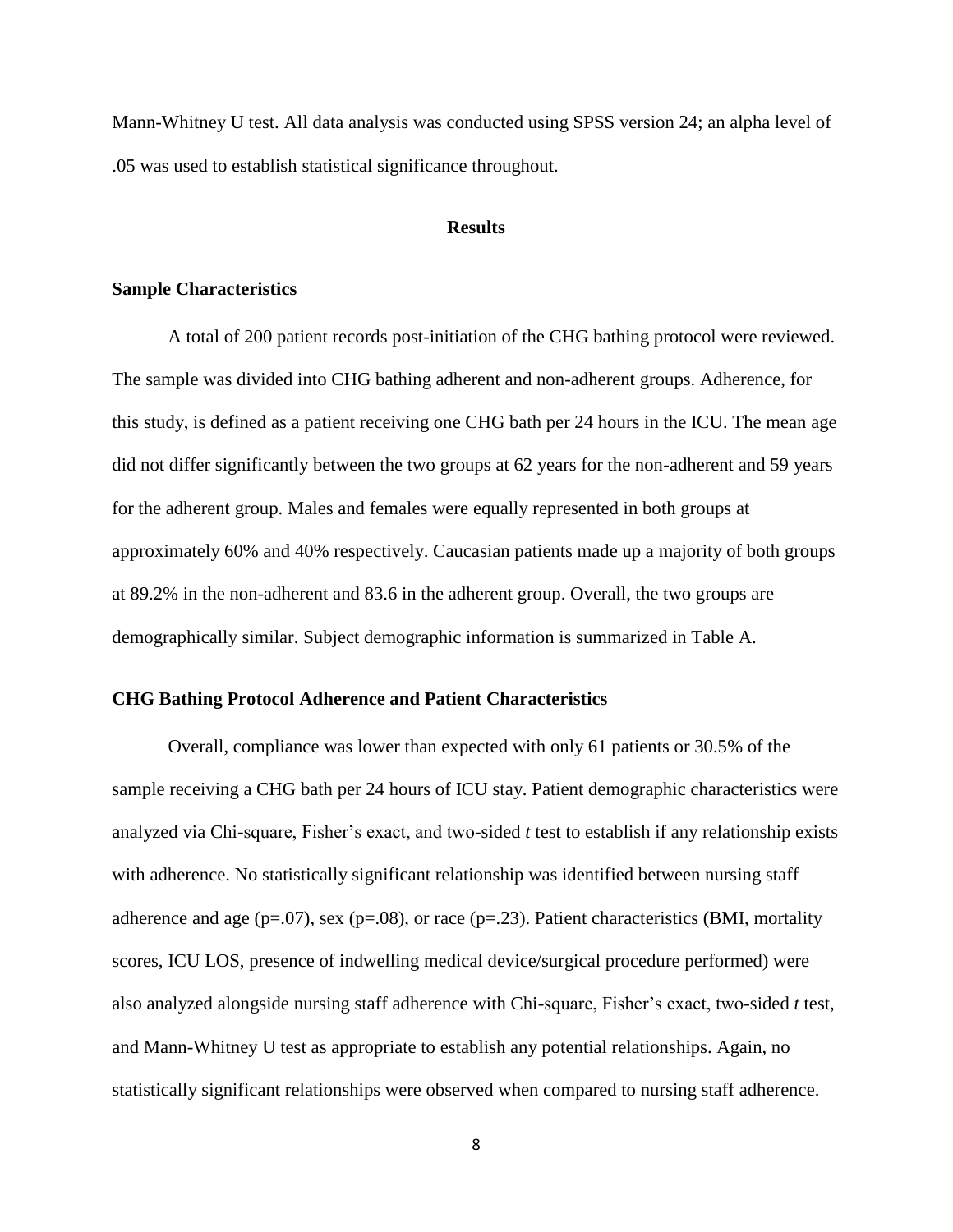Results of the statistical analysis are located in Table A; a comparison of ICU LOS between the adherent and non-adherent groups is represented in Table B.

#### **Impact of CHG Bathing Adherence on Patient Outcomes (HAIs)**

HAIs were low in the sample at 1.5 %. Only three HAI events were captured, all CAUTIs and all in the adherent group. This was the only statistically significant finding throughout the data analysis with a p value of .03. Per the Centers for Disease Control (CDC), the single most important risk factor for developing CAUTI is prolonged urinary catheter dwell time (CDC, 2017). Increased urinary catheter dwell time increases the chances of biofilm development and subsequent CAUTI (Trautner & Darouiche, 2004). CHG wipes are used on the patients' external peri-area; however, the wipe is not to come into contact with mucous membranes or the urinary meatus. This restriction rules out CHG use for Foley catheter care that would clean the meatus and rid the catheter tubing of developing biofilm, thereby aiding in the prevention of CAUTI.

#### **Discussion**

#### **Charting Discrepancy/Care Discrepancy**

The EPIC EMR system used by Norton Healthcare utilizes flowsheets for nursing staff to chart the care of their patients. In order for nursing staff to chart a CHG bath, an extra step is required when compared to charting a traditional soap and water basin bath. Baths are charted under the Daily Care/Safety Rounds flowsheet by nurses and patient care associates (PCAs) on the row labeled Hygiene by clicking "Bathed" from the drop down box. To capture both a soap and water basin bath in addition to the CHG bath, nursing staff must select both "Bathed" and "CHG Bath" on the Hygiene row. The option "CHG Bath" is also a few selections below "Bathed" and requires nursing staff to search for the option. Adding an additional step to the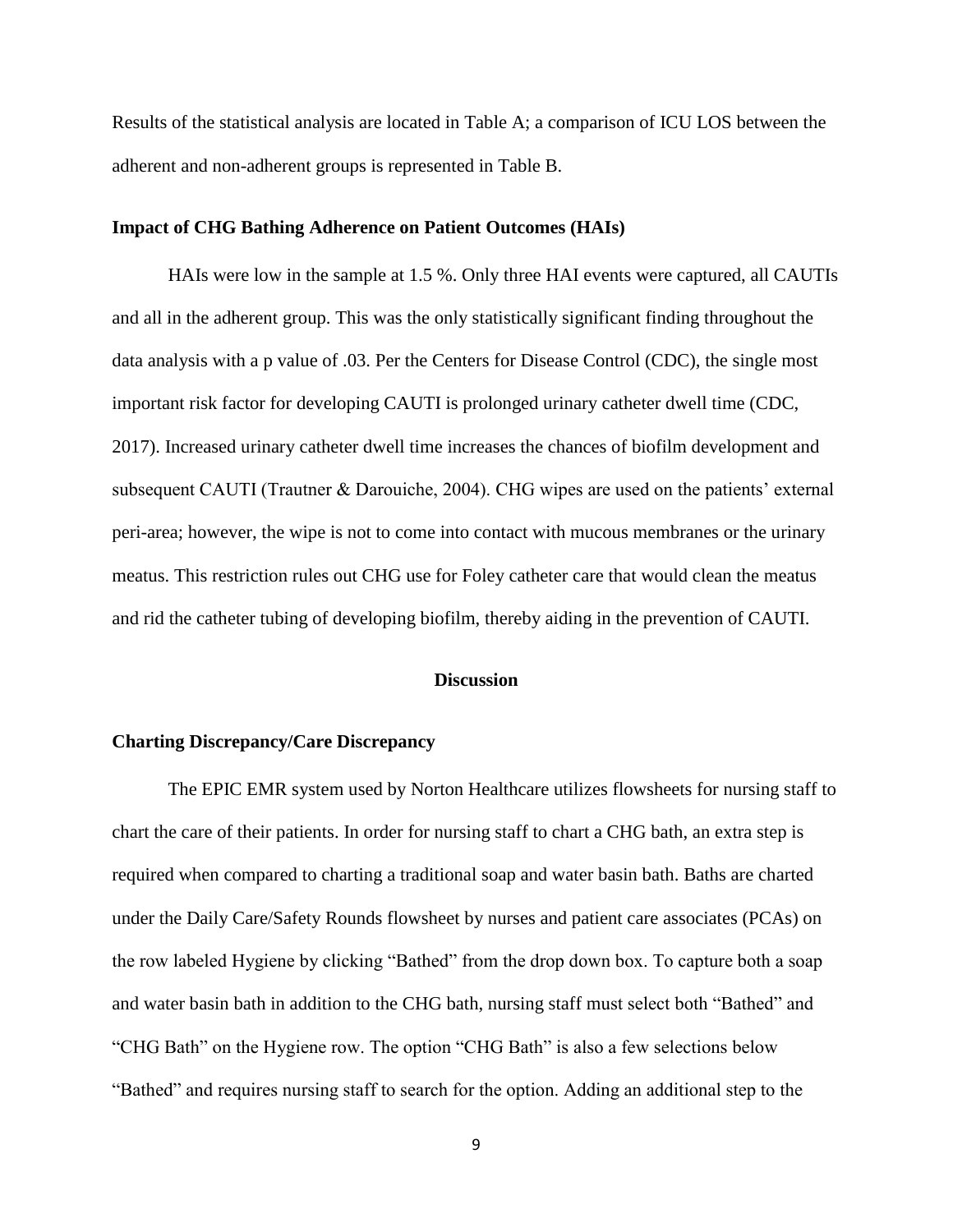charting process and requiring nursing staff to search for the "CHG Bath" option are potential barriers that may impact nursing staff's charting accuracy. After initiation of the CHG bathing protocol, the documentation of CHG baths was not audited by ICU management staff. This calls into question the accuracy of CHG bath charting by ICU nursing staff. An additional step added to complete a regularly performed charting task, already ingrained in nursing staff routine, increases the risk of the charting not being completed properly. Without audits that provide the medium needed to provide staff with feedback and coaching opportunities, improper charting continues. In order to address this discrepancy the data found in this study should be briefly shared with nursing staff during "Shift Starters" a pre-shift huddle that allows the ICU management team to share information with staff about protocols, events, and the current staffing plan of the unit. In addition, the proper charting procedure should be discussed at this time and screenshots of the procedure placed at nursing staff charting areas.

There is also the possibility that because this is a new practice and audits are not taking place that the CHG bathing protocol is not being followed by nursing staff. The same discussed with the possibility of charting discrepancy also applies here. Without oversight, it is possible that staff adherence may have started to decrease sometime after initiation. Also, the ICU at NBH is one of Norton Healthcare's "Alpha Units;" Alpha Units are designated units throughout the Norton Healthcare System that participate in trials of new protocols and/or medical supplies/devices. The possibility that nursing staff may experience "burnout" in regard to constant change, and disruption of their normal routine must be considered as a possible deterrent to adherence (Nyman, Bondas, Downe, & Berg, 2013). It is reasonable given the low adherence rate, based on nursing staff charting, to consider re-education of staff on the rationale behind CHG bathing and the proper documentation of CHG bathing during shift starters. In order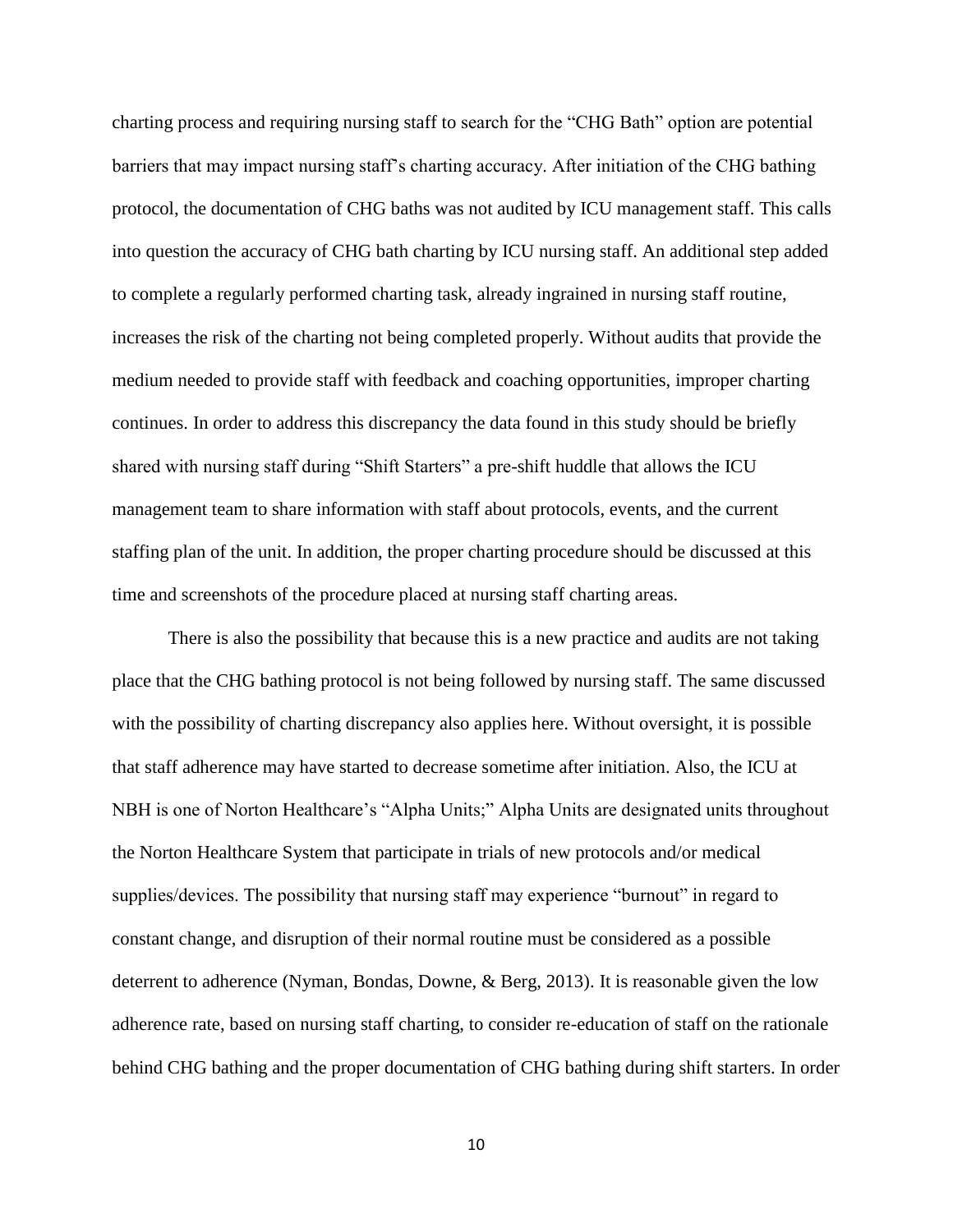to optimize staff buy-in the use of a change theory or change process such as the Plan Do Study Act (PDSA) is recommended and endorsed by the Society for Critical Care Medicine (SCCM) (SCCM, 2017). This approach allows nursing staff input thereby increasing nursing staff buy-in and adherence. In addition, the ICU management team should also consider regular auditing of CHG bathing documentation.

This study did not exam charting patterns in relation to time since protocol initiation and would be valuable information for a future study. Trending documentation compliance since protocol initiation would have identified if compliance with charting was higher closer to initiation and then drifted off. Finally, par levels of CHG wipes were not tracked. It is possible that wipes may not have been available in order to complete the bathing protocol as prescribed.

#### **CAUTI and CHG Bathing**

Although CHG impregnated wipes are used to clean patients' peri-areas, they do not come into contact with the urethral meatus or Foley catheter tubing. Therefore, CHG wipes play no role in the removal of biofilms from the meatal area and catheter tubing. Given that three CAUTIs were captured in the adherent group, this may indicate that CHG bathing has little to no impact on the rate of CAUTI or simply may be an incidental finding. As catheter dwell time is a strong risk factor for CAUTI development, efforts to prevent CAUTI should focus on minimizing catheter days.

#### **HAI Prevention Bundles**

Overall, HAI events in the sample were very low at 1.5%, and none were CLABSI or SSI. The aforementioned studies by Bleasedale et al. (2007), Climo et al. (2013), Karki and Cheng (2012), and O'Horo et al. (2012) all demonstrated reduced rates of CLABSI and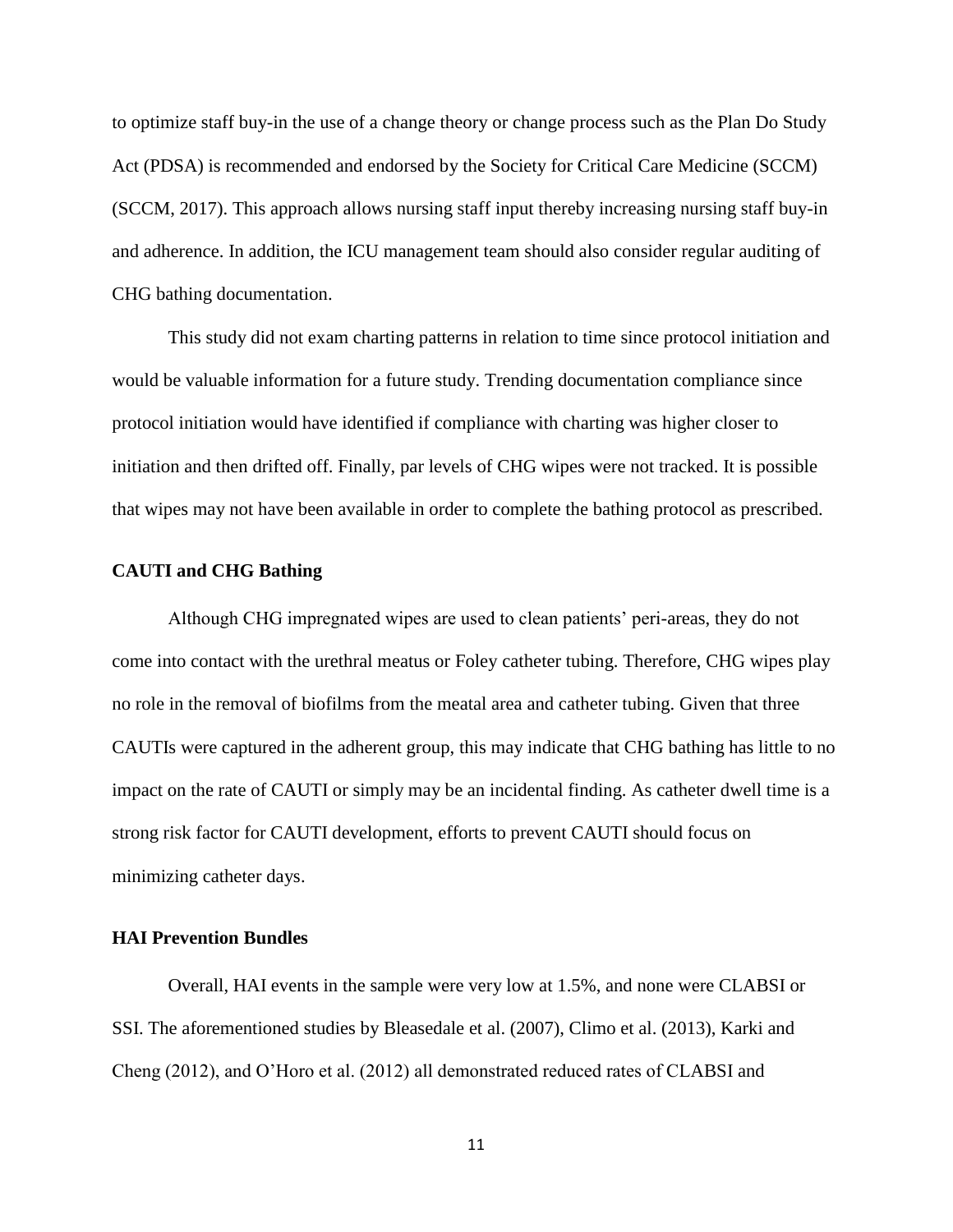colonization with MDRO that could lead to SSI after the initiation of CHG bathing protocols. However, the CHG bathing protocol is not the only intervention in place with the intent of reducing CLABSI rates. The Institute for Healthcare Improvement (IHI) central line insertion bundles consist of the following five interventions: hand hygiene prior to CVC insertion, maximal barrier precautions, chlorhexidine skin antisepsis, optimal site selection (i.e., avoiding the femoral site in adults), and daily review of line necessity (Furuya et al, 2016). Adherence with this bundle was shown to reduce CLABSI per the national study conducted by Furuya et al. (2016). The IHI bundle is utilized by Norton Healthcare as an element to reduce CLABSI rates. In addition to the IHI bundle and CHG bathing, Norton Healthcare also requires regular CVC cap changes, use of Curos antiseptic caps on all ports (both CVC and intravenous tubing ports), and at least weekly CVC dressing changes. The combination of these interventions complement one another and lead to the reduction in CLABSI; no one intervention is solely responsible.

#### **Limitations**

The limitations of this study include the small sample size and the retrospective EMR review design, both of which may affect the validity of the results. Smaller sample sizes minimize the statistical power and therefore reduces greatly the strength of the statistical conclusions. Utilizing a retrospective EMR design requires the evaluation of self-reported documentation of completed nursing tasks. There is always the risk that documentation is not accurate. CHG baths could be falsely documented, or nursing staff may continue charting baths as they did prior to the protocol thereby omitting documentation that a CHG bath was given. Without real-time observation of nursing staff, the data extracted must be factored into the validity of the study's results. In addition, this was a single site review; therefore, results cannot be generalized to all of the ICUs in Norton Healthcare. Finally, nurse/PCA staffing patterns were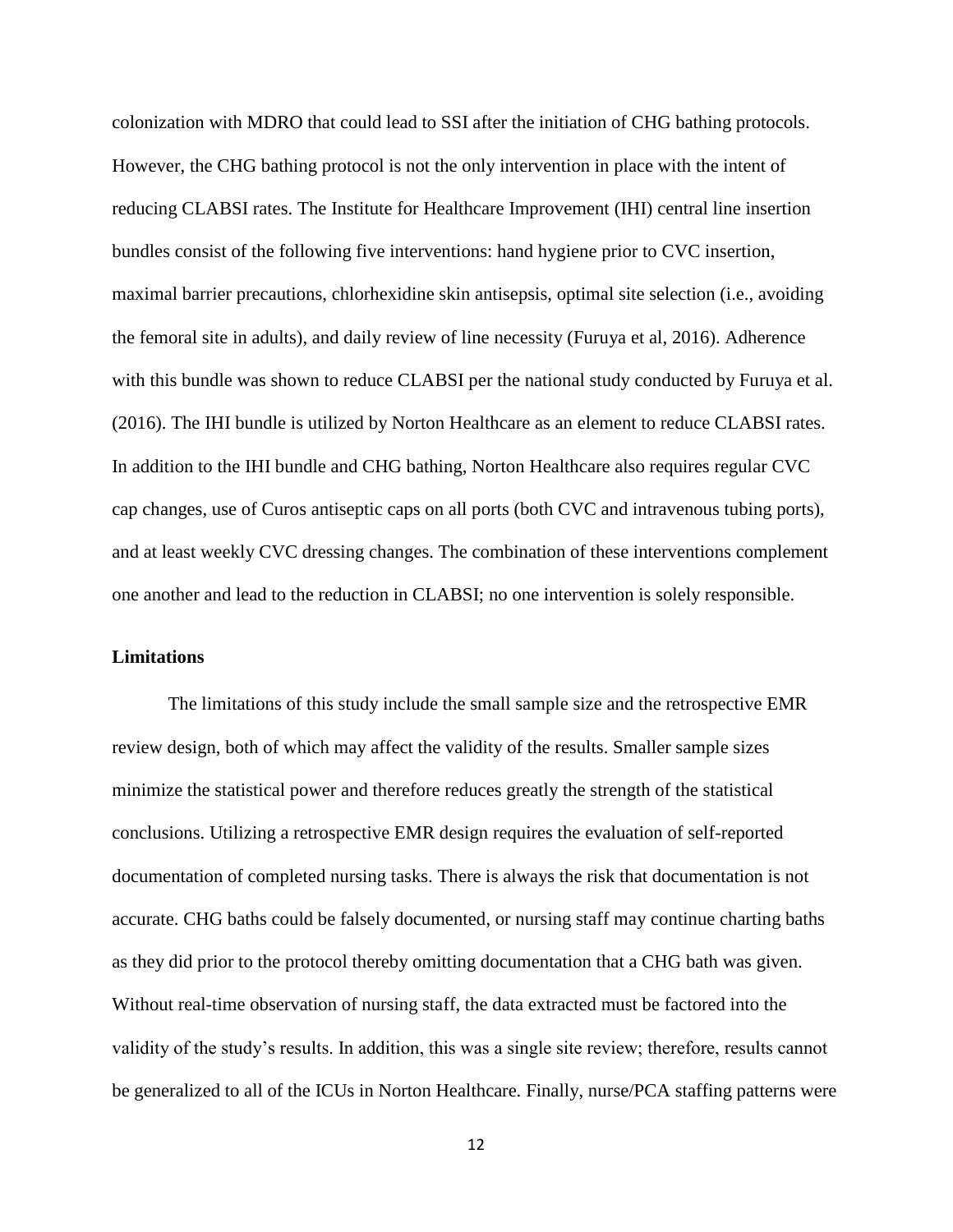not evaluated. Nursing staff patterns have been shown to improve patient outcomes, including infection rates in ICU patient populations (Blegen, Goode, Spetz, Vaughn, & Park, 2011). On shifts with suboptimal staffing, there is a higher chance that some nursing tasks are not completed as prescribed.

#### **Conclusion**

The CHG bathing adherence rate was surprisingly low in this sample. It is reasonable to hypothesize that the charting of CHG baths may reflect omission of charting since an additional step is required in order to properly document a CHG bath when compared to the charting of a traditional soap and water basin bath. In addition, it is also reasonable to question whether or not CHG baths are being performed; charting may reflect actual nursing staff adherence. ICU management staff should consider re-educating ICU nursing staff on the rationale behind CHG baths as well as proper documentation of CHG baths during shift starters. Upon completion of re-education, ICU management may wish to consider chart auditing as well as real-time observation of nursing staff bathing practices. The development of three CAUTIs in the adherent group likely represents an incidental finding as catheter dwell time is the most important risk factor for developing CAUTI, and CHG baths are not used to clean the urethral meatus and catheter tubing. Overall, the HAI rate was low in this study at 1.5%. No CLABSI or SSIs were captured in this sample and may represent the effects of bundled care for infection prevention rather than solely the impact of CHG bathing. Future studies may benefit from including multiple ICUs within the Norton Healthcare System, assessing nurse staffing patterns throughout the study, evaluating adherence rates in regard to time-since-protocol initiation, and incorporating real-time observation of nursing staff bathing practices. In addition, a qualitative component evaluating both patient and nursing staff perceptions of the CHG wipes/bathing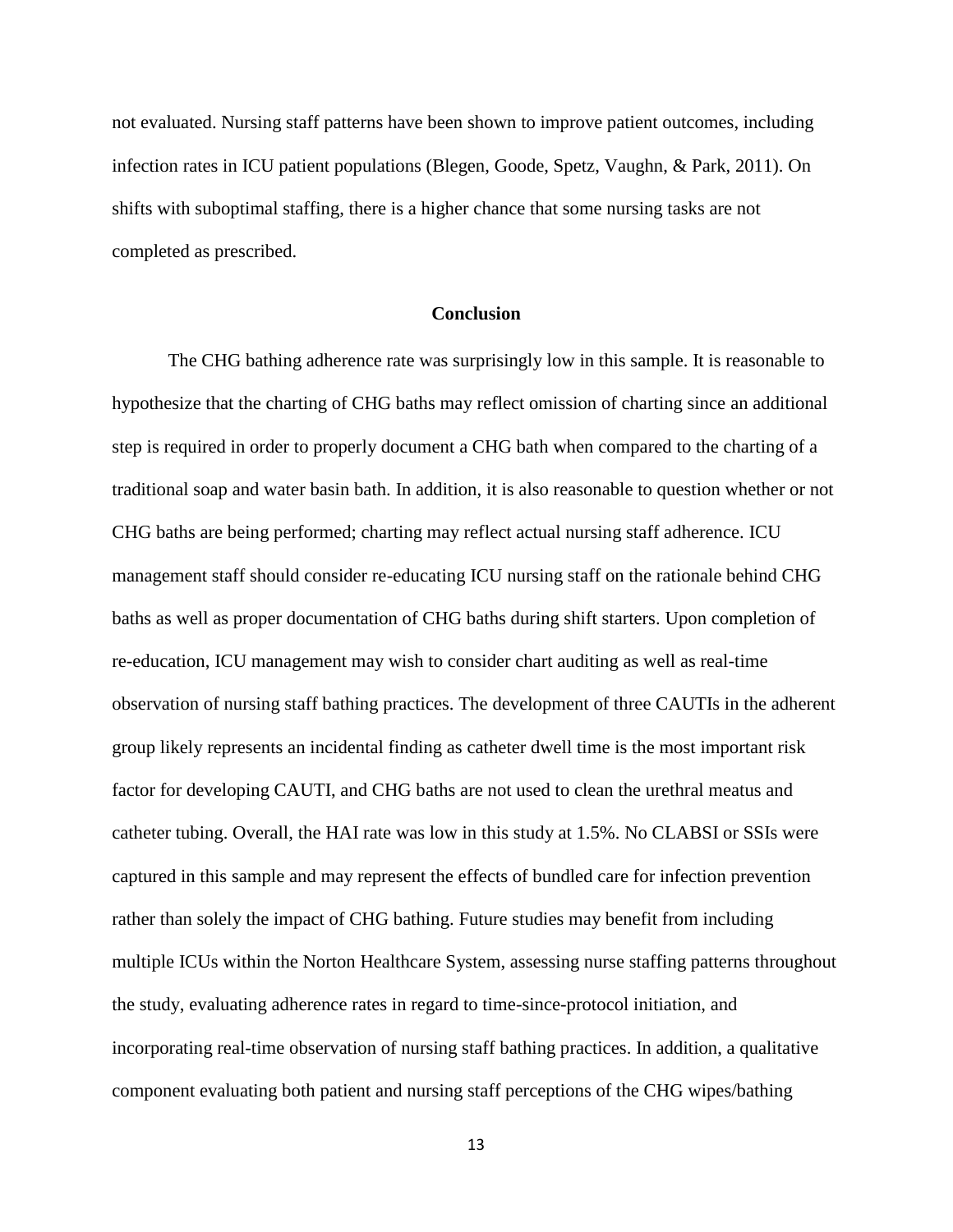protocol would be valuable information. The aforementioned recommendations would add power to statistical analysis and provide valuable information in regard to the factors affecting CHG bathing and in turn, patient outcomes.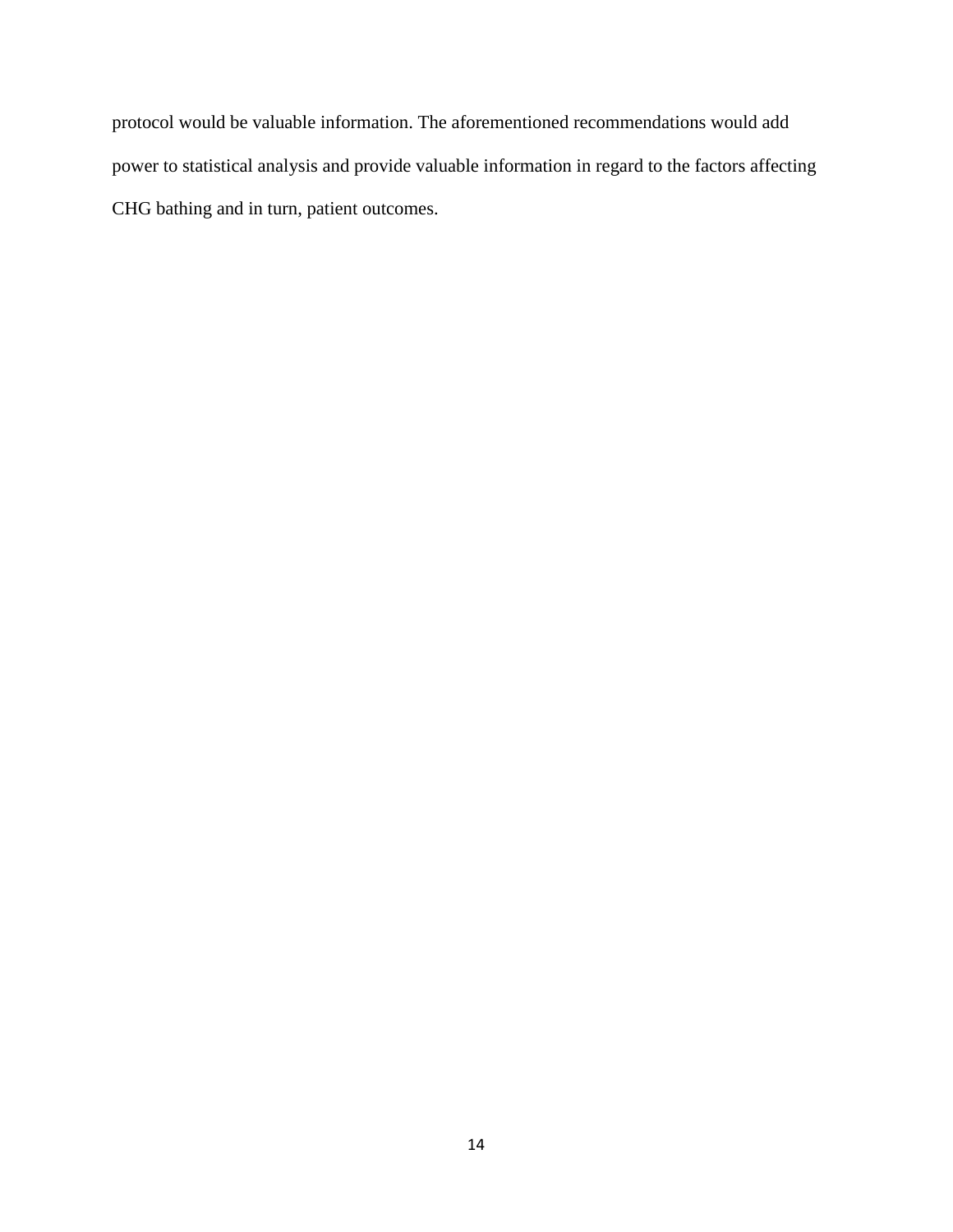#### **References**

- Afonso, E., Blot, K., & Blot, S. (2016). Prevention of hospital-acquired bloodstream infections through chlorhexidine gluconate-impregnated washcloth bathing in intensive care units: a systemic review and meta-analysis of randomised crossover trials. *Euro Surveil,* 21 (46). DOI: http://dx.doi.org/10.2807/1560-7917. ES.2016.21.46.30400
- Agency for Healthcare Research and Quality. (2014). Tools for reducing central lines-associated blood stream infections. Retrieved July 26, 2016, from http://www.ahrq.gov/professionals/education/curriculum-tools/clabsitools/index.html
- Anderson, D. J., & Sexton, D. J. (2015). Epidemiology of surgical site infection in adults. Retrieved February 10, 2017, from https://www.uptodate.com/contents/epidemiology-ofsurgical-site-infection-in-adults
- Bleasdale, S. C., Trick, W. E., Gonzalez, I. M., Lyles, R. D., Hayden, M. K., & Weinstein, R. A. (2007). Effectiveness of chlorhexidine bathing to reduce catheter-associated bloodstream infections in medical intensive care unit patients. *Archives of Internal Medicine*, *167*, 2073-2079.
- Blegen, M. A., Goode, C. J., Spetz, J., Vaughn, T., & Park, S. H. (2011). Nurse staffing effects on patient outcomes: Safety-net and non-safety-net hospitals. *Medical care,* 49 (4), 406- 414.
- Centers for Disease Control, (2017). Catheter-associated urinary tract infections. Retrieved November 13, 2017 from https://www.cdc.gov/hai/ca\_uti/uti.html
- Centers for Disease Control. (2016). HAI data and statistics. Retrieved November 27, 2016, from https://www.cdc.gov/hai/surveillance/index.html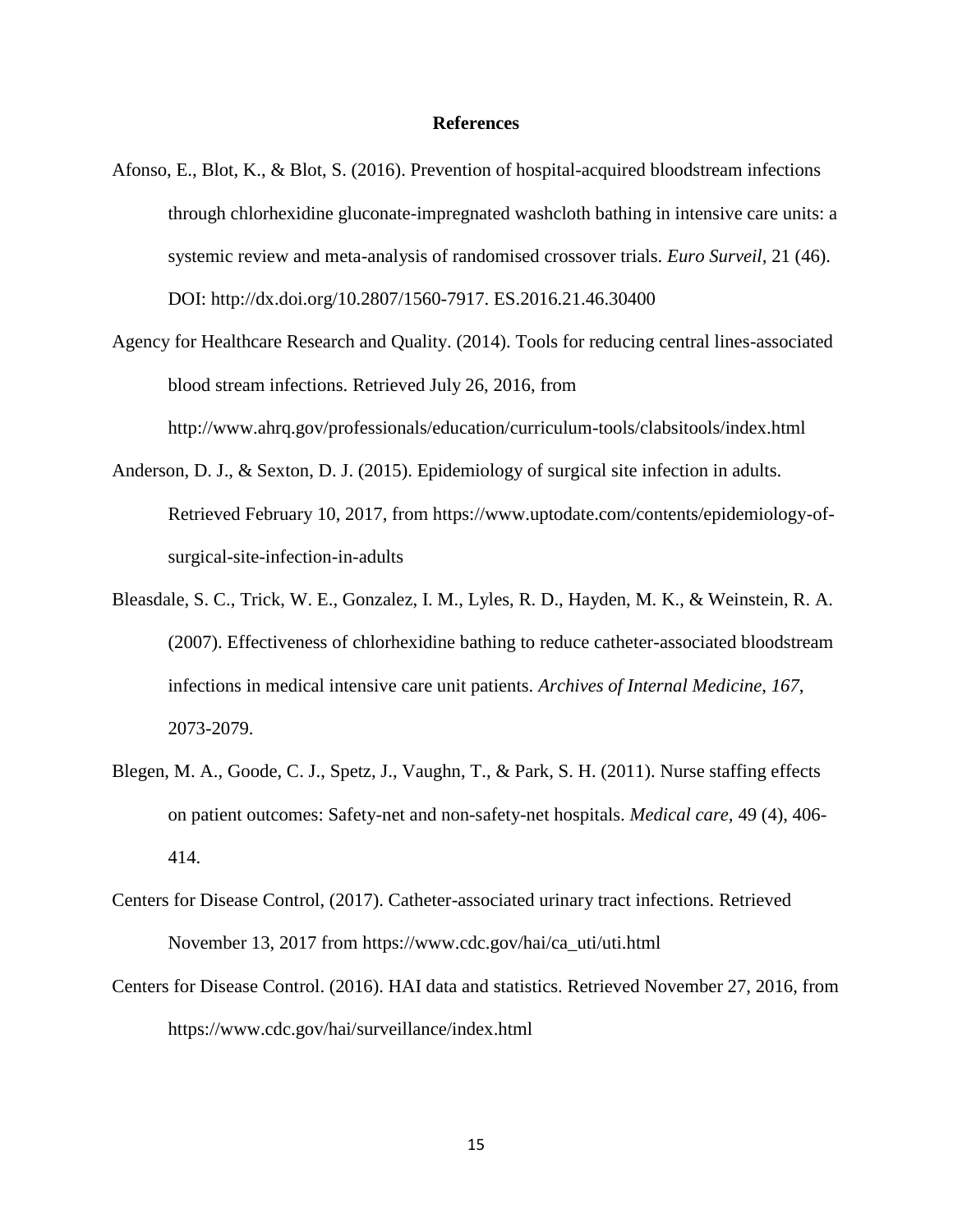Chlorhexidine gluconate. (2017). Retrieved February 10, 2017, from https://www.drugs.com/ppa/chlorhexidine-gluconate.html

Climo, M. W., Yokoe, D. S., Warren, D. K., Perl, T. M., Bolon, M., Herwaldt, L. A., ... Wong, E. S. (2013). Effect of daily chlorhexidine bathing on hospital-acquired infections. *The New England Journal of Medicine*, *368*, 533-542.

http://dx.doi.org/10.1056/NEJMoa1113849

- Department of surgery: Surgical infections research. (2016). Retrieved from http://drexel.edu/medicine/About/Departments/Surgery/Research/Surgical-Infections-Research/
- Furuya, E. Y., Dick, A. W., Herzig, C. T., Pogorzelska-Maziarz, M., Larson, E. L., & Stone, P. W. (2016). Central line-associated bloodstream infection reduction and bundle compliance in intensive care units: A national study. *Infection Control and Hospital Epidemiology,* 37 (7), 805-810. http://dx.doi.org/ 10.1017/ice.2016.67
- ICT (2013). AACN updates patient bathing practices protocol. Retrieved from: http://www.infectioncontroltoday.com/news/2013/04/aacn-updates-patient-bathingpractices-protocol.aspx
- Karki, S., & Cheng, A. C. (2012). Impact of non-rinse skin cleansing with chlorhexidine gluconate on prevention of healthcare-associated infections and colonization with multiresistant organisms: a systemic review. *Journal of Hospital Infection*, *82*, 71-84. http://dx.doi.org/10.1016/j.jhin.2012.07.005
- Kennedy, E. H., Greene, T., & Saint, S. (2013). Estimating hospital costs of catheter-associated urinary tract infection. *Journal of Hospital Medicine*, *8*, 519-522.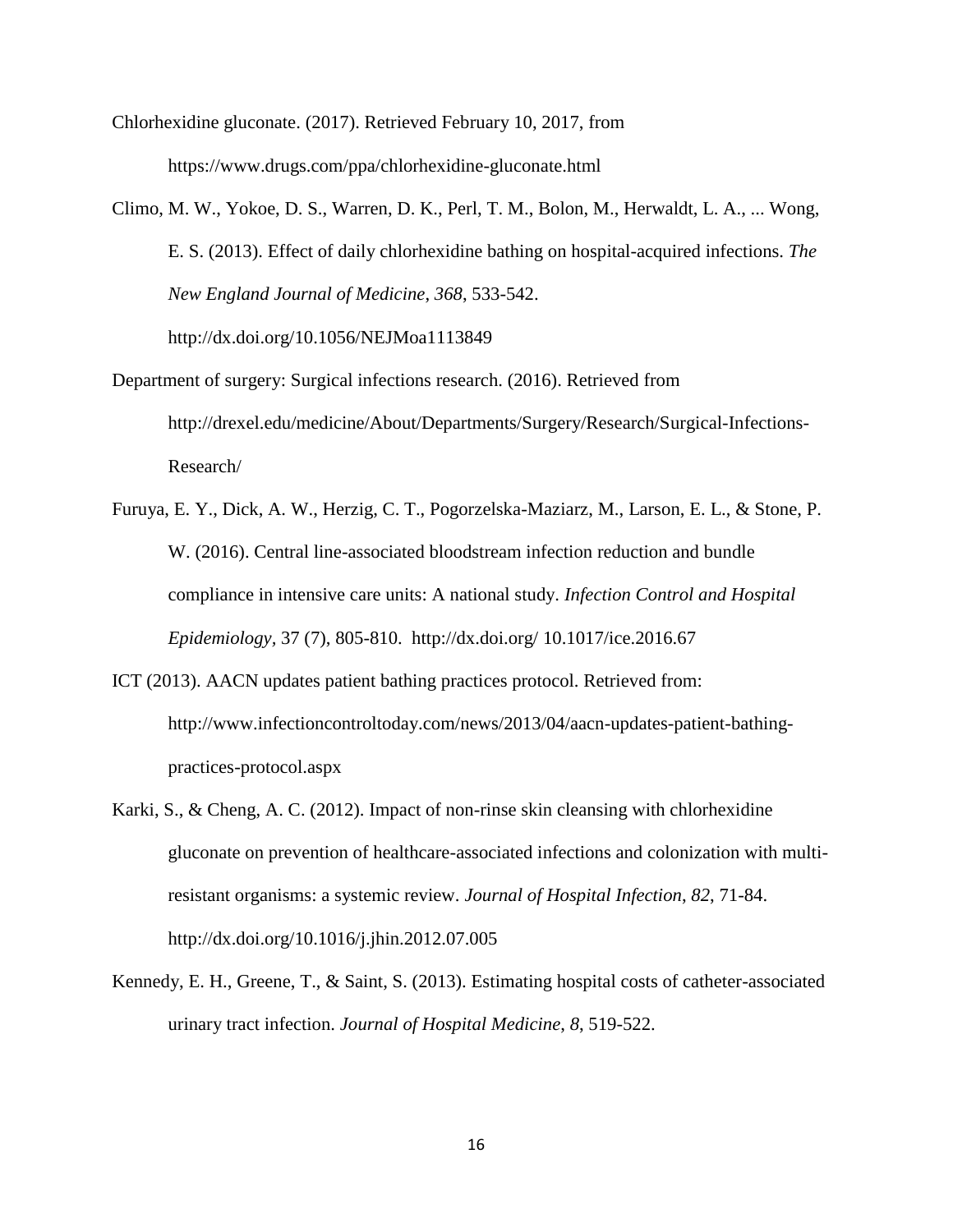Magill, S. S., Edwards, J. R., Bamberg, W., Beldavis, Z. G., Dumyati, G., Kainer, M. A., ... Fridkin, S. K. (2014, March 22). Multistate Point-Prevalence Survey of HealthCare– Associated Infections. *The New England Journal of Medicine*, *370*, 1198-1208. http://dx.doi.org/10.1056/NEJMoa1306801

Marschall, J., Mermel, L. A., Fakih, M., Hadaway, L., Kallen, A., O'Grady, N. P., Pettis, A. M., Rupp, M. E., Sandora, T., Maragakis, L. L., & Yokoe, D. S. (2014). Strategies to prevent central line-associated bloodstream infections in acute care hospitals: 2014 update. *Infection Control and Hospital Epidemiology* 35 (2). Retrieved from: https://www.cambridge.org/core/services/aop-cambridgecore/content/view/CB398EB001FEADE0D9B4FF1A096ECA52/S0899823X00193870a. pdf/strategies\_to\_prevent\_central\_lineassociated\_bloodstream\_infections\_in\_acute\_care\_ hospitals\_2014\_update.pdf

- Nyman, V., Bondas, T, & Berg, M. (2013). Glancing beyond or being confined to routines: labour ward midwives' responses to change as a result of action research. *Midwifery,* 29 (6) 573-578. https://doi.org/10.1016/j.midw.2013.02.010
- O'Grady, N. P., Alexander, M., Burns, L. A., Dellinger, P., Garland, J., Heard, S. O., ... Saint, S. (2011). Guidelines for the prevention of intravascular catheter-related infections, 2011. Retrieved from https://www.cdc.gov/hicpac/pdf/guidelines/bsi-guidelines-2011.pdf

O'Horo, J. C., Silva, G. L., Munoz-Price, L. S., & Safdar, N. (2012). The efficacy of daily bathing with chlorhexidine for reducing healthcare-associated blood stream infections: a meta-analysis. *Infection Control and Hospital Epidemiology* , 33, 257-267. <http://dx.doi.org/10.1086/664496>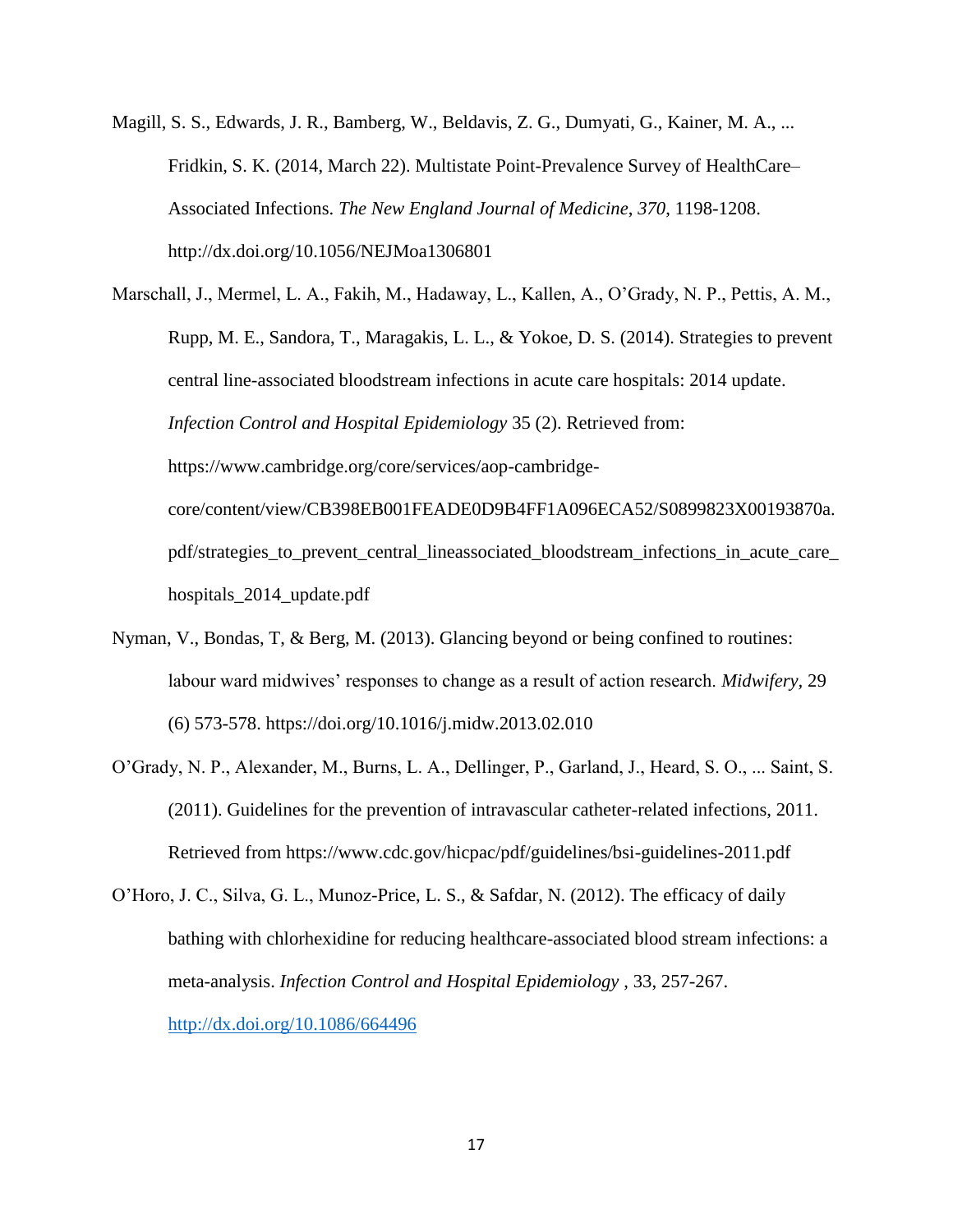SCCM. (2017). Bundle implementation. Retrieved November 15<sup>th</sup>, 2017 from: http://ssc.sccm.org/Improvement/Pages/How-to-Implement.aspx

- SHEA, IDSA, AHA, APIC, & The Joint Commission. (2014). Compendium of strategies to prevent healthcare-associated infections in acute care hospitals: 2014 Update. Retrieved April 22, 2016, from http://www.shea-online.org/View/ArticleId/289/Compendium-of-Strategies-to-Prevent-Healthcare-Associated-Infections-in-Acute-Care-Hospitals-2014- Up.aspx
- Tenke, P., Koves, B., & Johansen, T. (2014). An update on prevention and treatment of catheterassociated urinary tract infections. *Current Opinion in Infectious Diseases*, *27*, 102-107.
- Trautner, B. W., & Darouiche, R. O. (2004). Role of biofilm in catheter-associated urinary tract infection. *American Journal of Infection Control,* 32 (3), 177-183. http://dx.doi.org/10.1016/j.ajic.2003.08.005
- Urinary tract infection (catheter-associated urinary tract infection [CAUTI] and non-catheterassociated urinary tract infection [UTI]) and other urinary system infection (USI) events. (2015). Retrieved July 23, 2015, from

http://www.cdc.gov/nhsn/PDFs/pscManual/7pscCAUTIcurrent.pdf

Waknine, Y. (2013). Hospital infections costs billions, study says. Retrieved from http://www.medscape.com/viewarticle/810372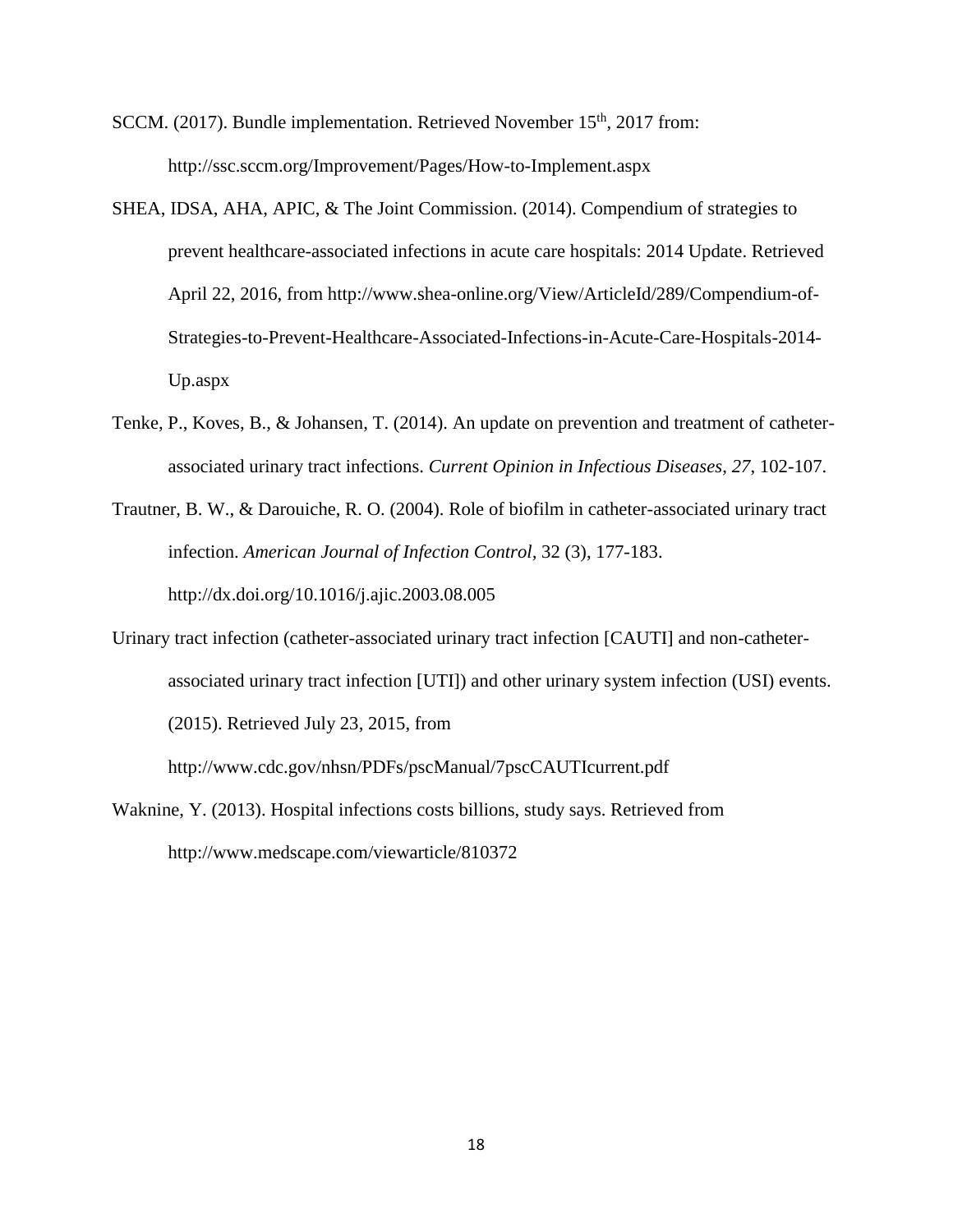# **Tables**

# *Table 1: Sample Characteristics by Group*

| <b>Sample Characteristics by Group</b>              |                          |                                                           |                  |
|-----------------------------------------------------|--------------------------|-----------------------------------------------------------|------------------|
|                                                     |                          | <b>CHG Bath Protocol Adherence</b>                        |                  |
|                                                     | $No (n=139)$             | Yes $(n=61)$                                              | $\boldsymbol{p}$ |
|                                                     | $n\frac{\gamma}{\delta}$ | $n\llap{$\left( \frac{\frac{1}{2}}{\frac{1}{2}} \right)}$ |                  |
| <b>Demographics</b>                                 |                          |                                                           |                  |
| Age, years Mean (SD)                                | 62(14.7)                 | 59 $(16.7)$                                               | .27              |
| <b>Sex</b>                                          |                          |                                                           |                  |
| <b>Male</b>                                         | 79 (56.8)                | 36(59)                                                    | .08              |
| Female                                              | 60(43.2)                 | 25(41)                                                    |                  |
| Race                                                |                          |                                                           |                  |
| <b>African</b>                                      | 8(5.8)                   | 9(14.8)                                                   | .23              |
| <b>American/Black</b>                               | 124 (89.2)               | 51 (83.6)                                                 |                  |
| Caucasian/White                                     | 7(5)                     | 1(1.6)                                                    |                  |
| <b>Other</b>                                        |                          |                                                           |                  |
| <b>Patient Characteristics</b>                      |                          |                                                           |                  |
| <b>BMI, Mean (SD)</b>                               | 29.4 (8.8)               | 30.5(8.9)                                                 | .44              |
| CMI, Mean (SD)                                      | 3.8(2.6)                 | 4.1(3.9)                                                  | .48              |
| SOI, Mean (SD)                                      | 2.9(.75)                 | 2.8(.8)                                                   | .21              |
| ROM, Mean (SD)                                      | 2.7(.9)                  | 2.5(.9)                                                   | .13              |
| ICU LOS, Median (SD)*                               | 73 (108)                 | 61(61)                                                    | .09              |
| <b>Indwelling Medical Device/Surgical Procedure</b> |                          |                                                           |                  |
| <b>CVC/PICC</b>                                     | 58 (41.7)                | 27(44.3)                                                  | .11              |
| F/C                                                 | 135(97.1)                | 25(95.1)                                                  | .42              |
| <b>Surgical Procedure</b>                           | 84 (60.9)                | 34(55.7)                                                  | .46              |
| Events ( $HAIs$ ) (n)                               |                          |                                                           |                  |
| <b>CLABSI</b>                                       | $\overline{0}$           | $\overline{0}$                                            | N/A              |
| <b>SSI</b>                                          | $\boldsymbol{0}$         | $\boldsymbol{0}$                                          | N/A              |
| <b>CAUTI</b>                                        | $\theta$                 | 3                                                         | .03              |

*F/C=Foley Catheter, ICU=Intensive Care Unit, LOS=Length of Stay, PICC=Peripherally Inserted Venous Catheter, ROM=Risk of Mortality, SOI=Severity of Illness*

*Notes: \*Mann-Whitney U test*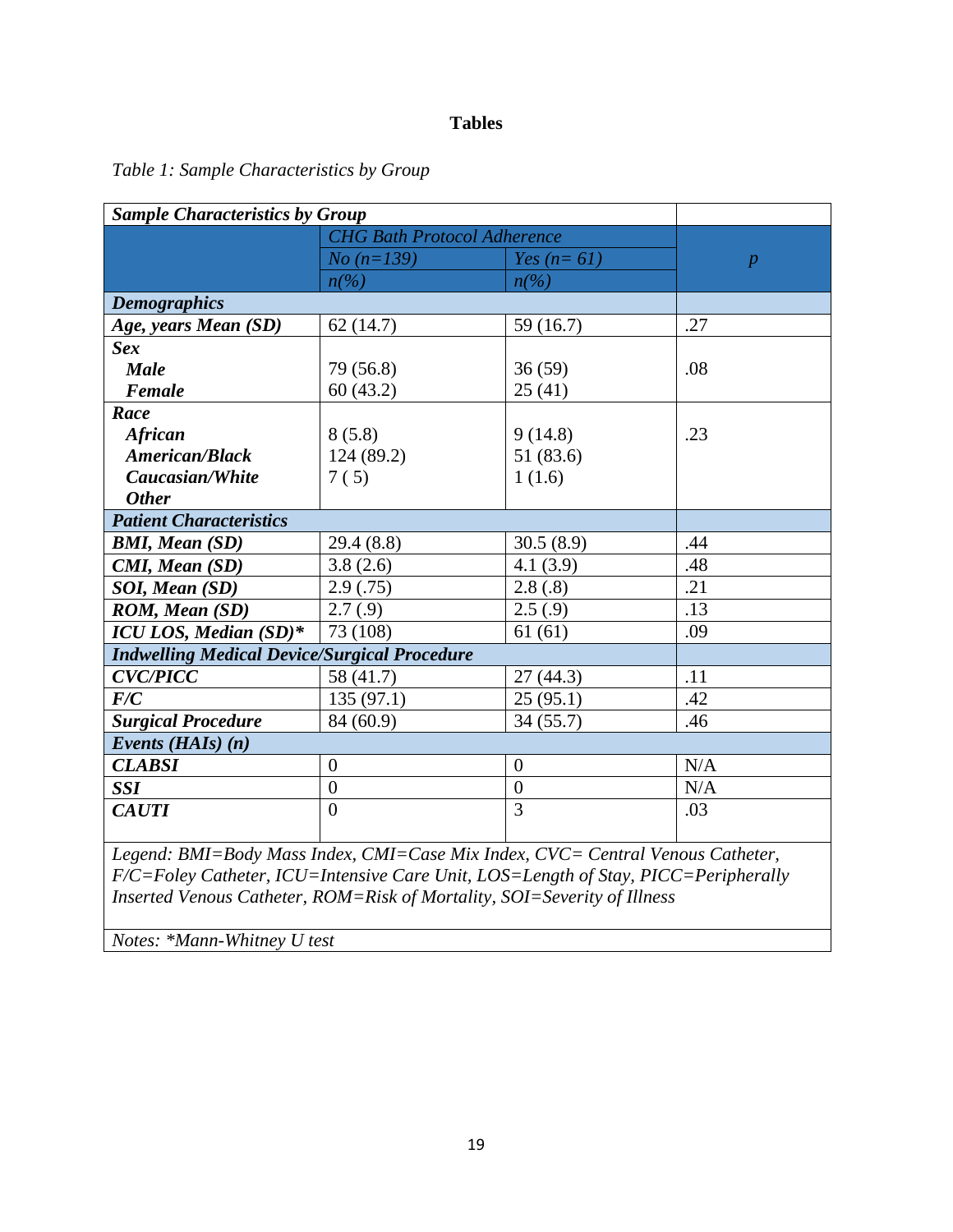# *Table 2: ICU LOS by Group*

| <b>ICU LOS by Group</b>                                 |        |                |         |  |  |
|---------------------------------------------------------|--------|----------------|---------|--|--|
|                                                         | Median | <b>Minimum</b> | Maximum |  |  |
| Non-Adherent                                            | 72     | 25             | 478     |  |  |
| Adherent                                                | 61     | 25             | 342     |  |  |
| Legend: ICU (Intensive Care Unit), LOS (Length of Stay) |        |                |         |  |  |